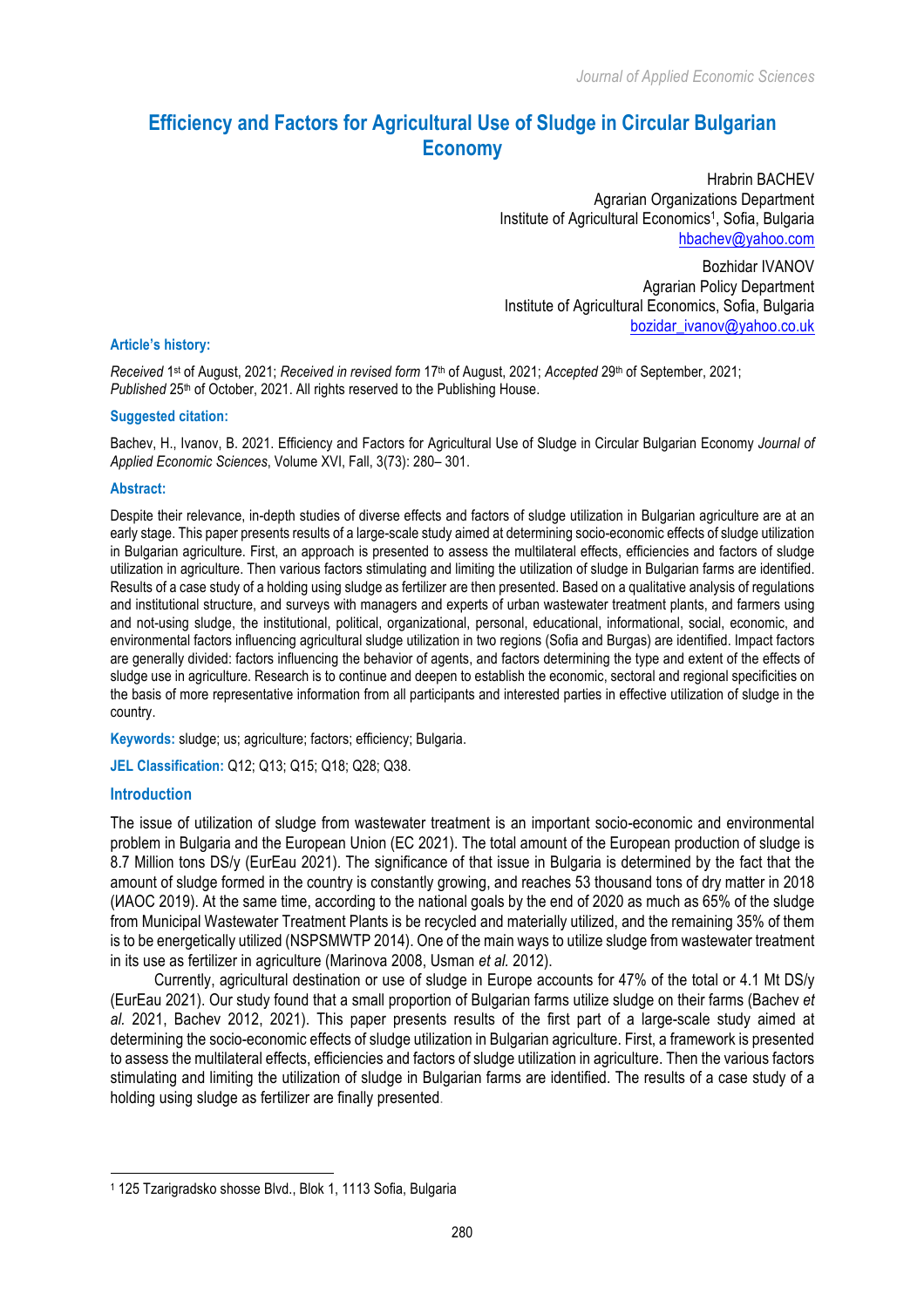# **1. Research Background**

Sludge use in general, and in agriculture in particular, is not an automatic but a complex process that depends on many institutional, production, economic, psychological, social, environmental, *etc.* factors. As a result of the specific combination of the critical factors in the individual countries of the European Union (EU), there is a great diversity in the degree of sludge use in agriculture - from almost zero in Malta, Slovenia and Slovakia to 80% in Ireland (EU 2021).

Around the globe, there are numerous studies on the factors and efficiency of sludge use in agriculture (Daniels 2011, Iticescu *et al.* 2021, EC 2008, 2021, Ekane *et al.* 2021, Hudcová *et al.* 2019, Rosiek 2020, Rosemarin *et al.* 2020, Taşeli 2020, Tesfamariam *et al*. 2020, Usman *et al.* 2012). Interest in this area is growing even more in connection with the new challenges related to environmental pollution, climate change, protection of human and animal health, the current COVID pandemic and others. Strict regulation and standards for sludge use have been introduced in most countries and the EU, including in agricultural sector. Many countries (such as Germany, the Czech Republic, Hungary, France, *etc*.) have introduced greater restrictions than the EU minimum, and some countries (such as Switzerland, certain US states, *etc*.) have even banned the use in agriculture (Hudcová *et al.* 2019). Recent concerns about coronavirus have led some countries (such as France) to introduce mandatory disinfection of 4 sludge before use in agriculture (ANSES 2020).

In Bulgaria, regardless of their relevance, in-depth studies of the diverse effects and critical factors of sludge utilization in agriculture are a new phenomenon, single, unilateral (mainly bio-chemical and agronomic use) and at an early stage (Ivanov *et al.* 2021, IAI 2021, Маrinova 2008, Sarov 2020, Ivanov and Bachev 2021).

## **2. Methodology**

Impact factors can generally be divided into two types: factors influencing (motivating and demotivating) the behavior of agents, and factors determining the type and size (formation technology) of the effects of sludge use in agriculture. If the system of incentives of the various agents involved in the process is not properly formed ("managed"), the potential positive socio-economic effect of the use of sludge in agriculture will not be realized (Bachev 2009, 2013, 2014, 2017, 2018). Therefore, the specific interests and incentives of the main participants in the process (striving for maximum positive and minimum negative economic effects) should be analyzed and the extent to which the existing governance system contributes to the public interest (maximum positive and minimum negative public effects) should be assessed. In the specific conditions of each region, farm, *etc*. impact factors have different significance, and in many cases are interconnected or subordinate (Bachev and Terziev 2018). The later requires the use of multifactorial and comparative structural analysis to correctly identify the factors and establish their significance, relationships, subordination, dynamics over time, *etc*.

This study is based on a qualitative analysis of the specific regulations and institutional structure related to the utilization of sludge in agriculture. It also uses the results of surveys conducted during 2020-21 with managers and experts of Municipal Wastewater Treatment Plants (WTPs) in Sofia and Burgas region, and with agricultural producers recovering and not using sludge from the two regions of the country.

Nearly half of the total amount of sludge in the country is produced in the studied two regions (Table 1). According to the 2018 official information in agriculture about 56% of the total sludge formed in Bulgaria are utilized (ИАОС 2019). In recent years, the sludge of "Sofiyska Voda" AD (a part of French company VEOLIA) has been mainly applied in agriculture, where all of the sludge formed by this treatment plant for 2018 is utilized. The Sofia region also utilizes the largest share of sludge used in the country's agriculture - 43.4% of the total. The sludge in this area has been utilized on 2169,7 ha of arable land as in 2018. A total of 38,440 tDS have been distributed, including quantities of temporarily stored sludge from 2017 (EEA 2019).

Table 1. Amount and share of the produced sludge on the territories of Regional Environment and Waters Inspections (REWI) in Sofia and Burgas 2018

| <b>REWI</b>     | Amount tors of dry sludge | Share in total % |
|-----------------|---------------------------|------------------|
| Sofia           | 23.101,00                 | 43,52            |
| <b>Burgas</b>   | 3.319,94                  | 6,25             |
| <b>Bulgaria</b> | 53.082,62                 | 100,00           |

*Source*: EEA 2020

The effects of sludge utilization in agriculture are understood as all results (direct and indirect) and consequences arising from the use of sludge in agriculture. These effects can be classified and defined as: positive (*e.g.* improving soil fertility, saving on fertilization costs, *etc*.), negative (*e.g*. soil, water and air pollution, *etc*.), or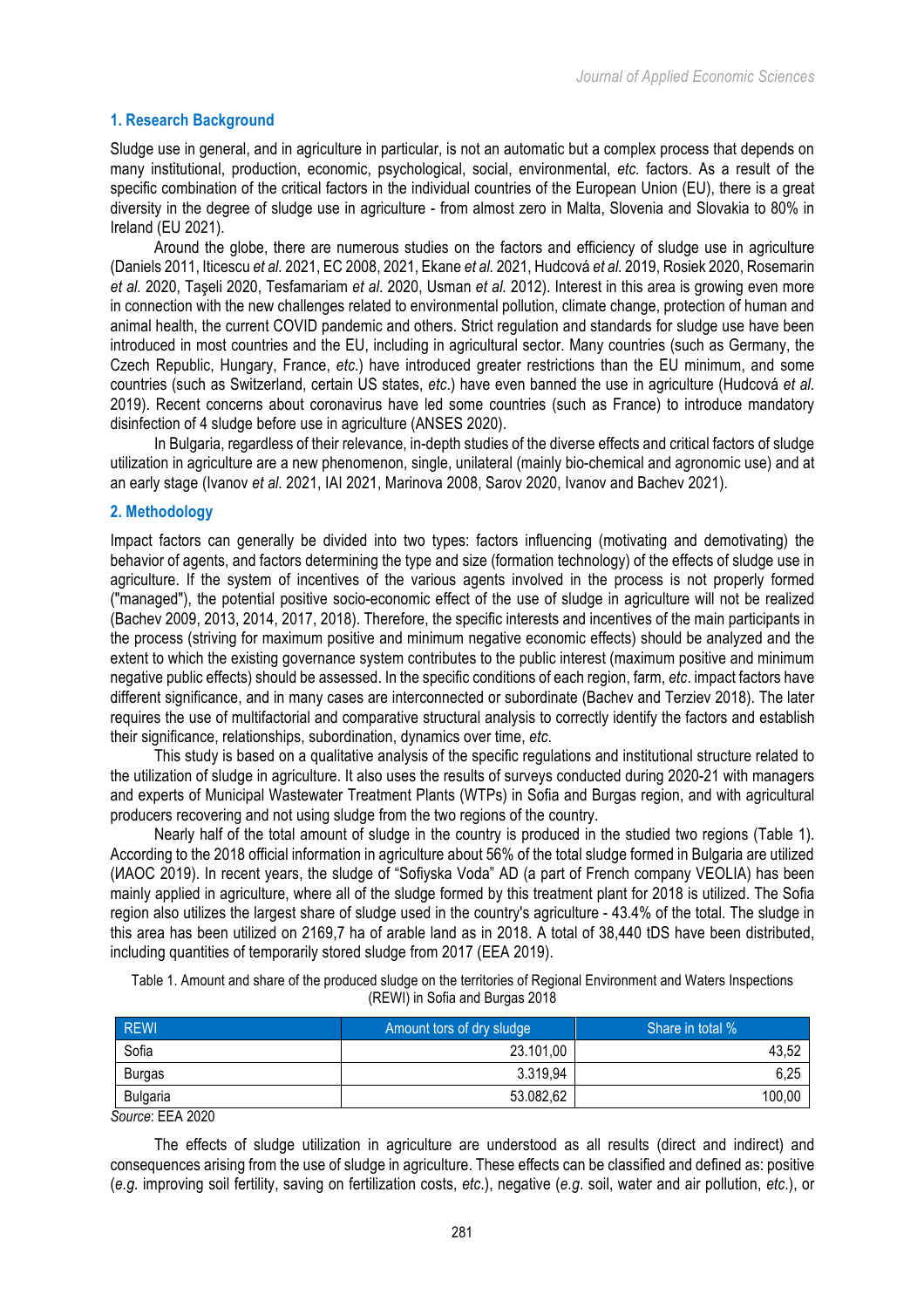neutral (for example, no change in the required workforce, level of public subsidies, *etc*.). The calculation of the effects of the use of sludge in agriculture usually includes only positive or negative results, while the neutral effects are analyzed only when they affect the overall efficiency. For example, often the replacement of mineral fertilizers with the use of sludge does not lead to a change in the average yield or quality of production, but this is a positive result in terms of maintaining farm efficiency (total yield, land productivity, labor productivity, *etc*.). At the same time, the effects can be qualified and measured to a certain extent and through a ring assessment of the degree of positive and negative result. It is this ring score, which is located in the ranking scale, that serves to classify the effects.

The effects of sludge utilization can be of different types - production and agronomic (improving soil fertility, increasing yield and product quality, trampling the soil when importing sludge, changing technology and organization, *etc*.), economic (reduction of production costs and working capital or borrowing needs, increase of income, increase of transaction costs, *etc*.), social (reduction of the amount of waste, deteriorated working conditions during periods of sludge application, increased public concern, *etc*.), ecological (change of the chemical and mineral composition of the soil, improvement of the soil moisture retention, infiltration into the groundwater, pollution of the roads and air, *etc*.), *etc*.

The different types of effects are most often incommensurable with each other - income and expenses are in BGN, yields are in kg, reduced comfort of the population and air and soil pollution is in degree, *etc*. Moreover, even effects of a certain type are often difficult to measure - for example, the economic effect in the form of increased farm income from sludge use, and the additional costs of regulatory study, experimentation, monitoring, training, relations with supplier and controlling authorities, *etc*. This is one challenge that should address the diverse and multifaceted aspects of the observed and identified effects, while the other challenge for reliable and sound evaluation is related to the development of criteria and reference scales on which to interpret the results and effects.

In order to solve these issues, the following approach is adopted, which will be able to unite to the greatest extent the heterogeneous and heterogeneous dimensions arising from the individual indicators and which will contain a criterion system that will help in the ranking of the assessments. The approach that has been developed to study the socio-economic effects of sludge utilization in agriculture is an integrated-comparative assessment method. This method is a tool for normalization of heterogeneous and multilayer results and values of the observed and covered indicators of the factors of production, economic, social and environmental impact in the use of sludge in agriculture. The integrated-comparative method works with quantitative ring evaluation, which is obtained by comparing the results and evaluations on the same indicator in two technological methods of agricultural production - conventional fertilization with mineral fertilizers and alternative fertilization with sludge.

This can be represented by the formula:

RSIn = InSST / InSCT (1) (1)

*where*: RSIn - ring assessment for each indicator and for the identified impact factors; InSST - the specific indicator and its normalized assessment for sludge fertilization in agricultural production; InSCT - the specific indicator and its normalized assessment in conventional fertilization with mineral fertilizers.

The normalization of the scores for each indicator is done using the formula:

#### $InSST/CT = PVIn / MAXPVIn * RS$  (2)

*where:* PVIn - the primary and original value of the indicator, which can be in different units of measurement and classification; MAXPVIn - the maximum threshold value in the favorable spectrum of impact, which can take the result of the specific indicator, taking into account the primary measure and classification unit used; RS - the ranking assessment and the maximum assessment on this ring scale on which the integration of the assessments on indicators reflecting and revealing the effects of the utilization of sludge in agriculture is performed.

The specific effects are monitored and measured by specific and individual indicators, thus compiling a system of specific and specific indicators representing the multifaceted effects of sludge use, which is taken into account both at the farm level and at the territorial and sectoral level. The developed integrated-comparative assessment method presents the analysis and measurement of the effects of sludge utilization in agriculture, comparing the mirror effects on the selected indicators in an alternative method of production and conventional fertilization, which serves as a criterion. Thus, the assessment is relative in nature and cannot exist and be considered on its own.

In order to formulate the system of indicators for assessment of the various effects of sludge utilization in agriculture, which are generally considered in 4 areas and typologies, the specific properties and characteristics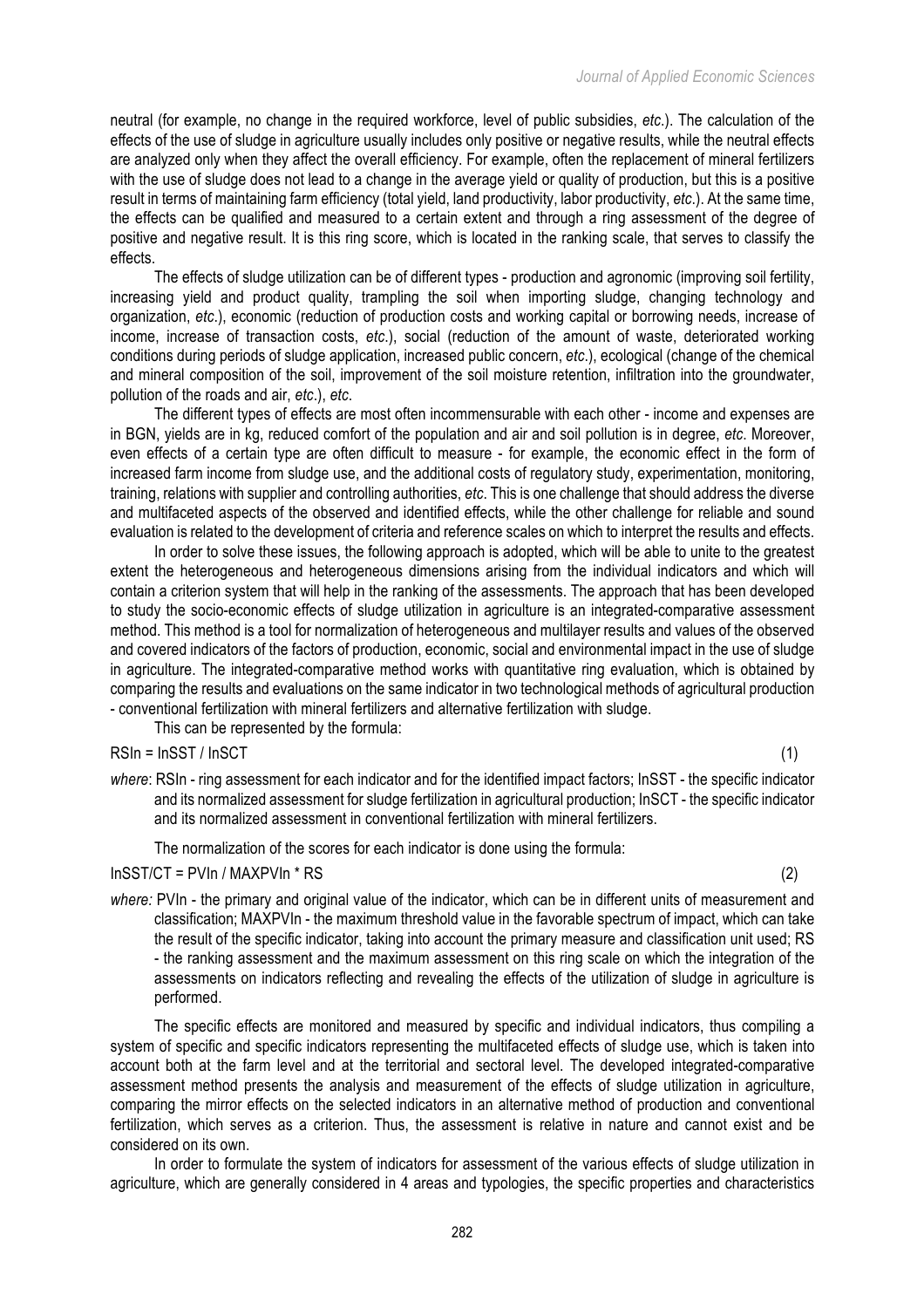are established. For each of the principal types of effects, the most important and significant characteristics and properties are used in the four identified directions, where specific effects and consequences are established. For example, for the economic effect, the main characteristics and properties are the impact on income, production costs, change in transaction costs, *etc*. From these properties and characteristics, which generally describe the typology of the effects of sludge utilization in agriculture, specific and specific indicators for measuring the effect in Bulgarian conditions are included and selected. *For example*, as indicators for assessing the effect of the characteristics related to the "impact on income" are selected: change in income as a result of changes in yield, and change in income as a result of changed product quality and sales prices.

Table 2 presents the system of indicators for assessing the effects of sludge utilization in Bulgarian agriculture.

Table 2. The system of indicators for assessment of the effects of sludge use in Bulgarian agriculture

| Type of effects | Properties and characteristics of effects                                                          | <b>Measurement Indicator</b>                                                             |
|-----------------|----------------------------------------------------------------------------------------------------|------------------------------------------------------------------------------------------|
|                 | Change in the quality of used agricultural<br>land                                                 | Soil structure                                                                           |
|                 |                                                                                                    | Soil aeration                                                                            |
|                 |                                                                                                    | Organic substances in the soil                                                           |
|                 |                                                                                                    | Soil compaction                                                                          |
|                 |                                                                                                    | Degree of water retention                                                                |
|                 | Change in soil moisture retention                                                                  | Volume of irrigation                                                                     |
|                 |                                                                                                    | Average yield                                                                            |
| Production      | Yield change                                                                                       | Imputed mineral fertilizers on the farm                                                  |
|                 |                                                                                                    | Product quality                                                                          |
|                 | Changes in the quality of production                                                               | Quantity of hazardous elements in the production                                         |
|                 | Changes in the technology, organization<br>and management of the farm                              | Degree of change in technology and agricultural<br>techniques                            |
|                 |                                                                                                    | Degree of change in the organization of production and<br>labor                          |
|                 |                                                                                                    | Degree of change in farm management                                                      |
|                 | Impact on income                                                                                   | <b>Gross Production</b>                                                                  |
|                 |                                                                                                    | Sale prices                                                                              |
|                 |                                                                                                    | Leaf mass                                                                                |
|                 | Impact on production costs                                                                         | Expenses for purchase and delivery of sludge                                             |
|                 |                                                                                                    | Costs for mineral fertilizers                                                            |
|                 |                                                                                                    | Labor costs                                                                              |
|                 | Change in the amount of own or<br>borrowed working capital                                         | Own funds for working capital                                                            |
| Economic        |                                                                                                    | Borrowings for working capital and interest                                              |
|                 | Change in the cost of training,<br>information, sharing experiences,<br>experimenting, and testing | Expenditure on information, exchange of experience and<br>training related to sludge use |
|                 |                                                                                                    | Costs for experimentation and tests related to sludge use                                |
|                 | Change in transaction costs                                                                        | Costs of negotiating and executing contracts for the<br>supply of sludge                 |
|                 |                                                                                                    | Costs for studying regulations and obtaining permits                                     |
|                 |                                                                                                    | Expenses for relationships with landowners                                               |
|                 |                                                                                                    | Costs for marketing of produce                                                           |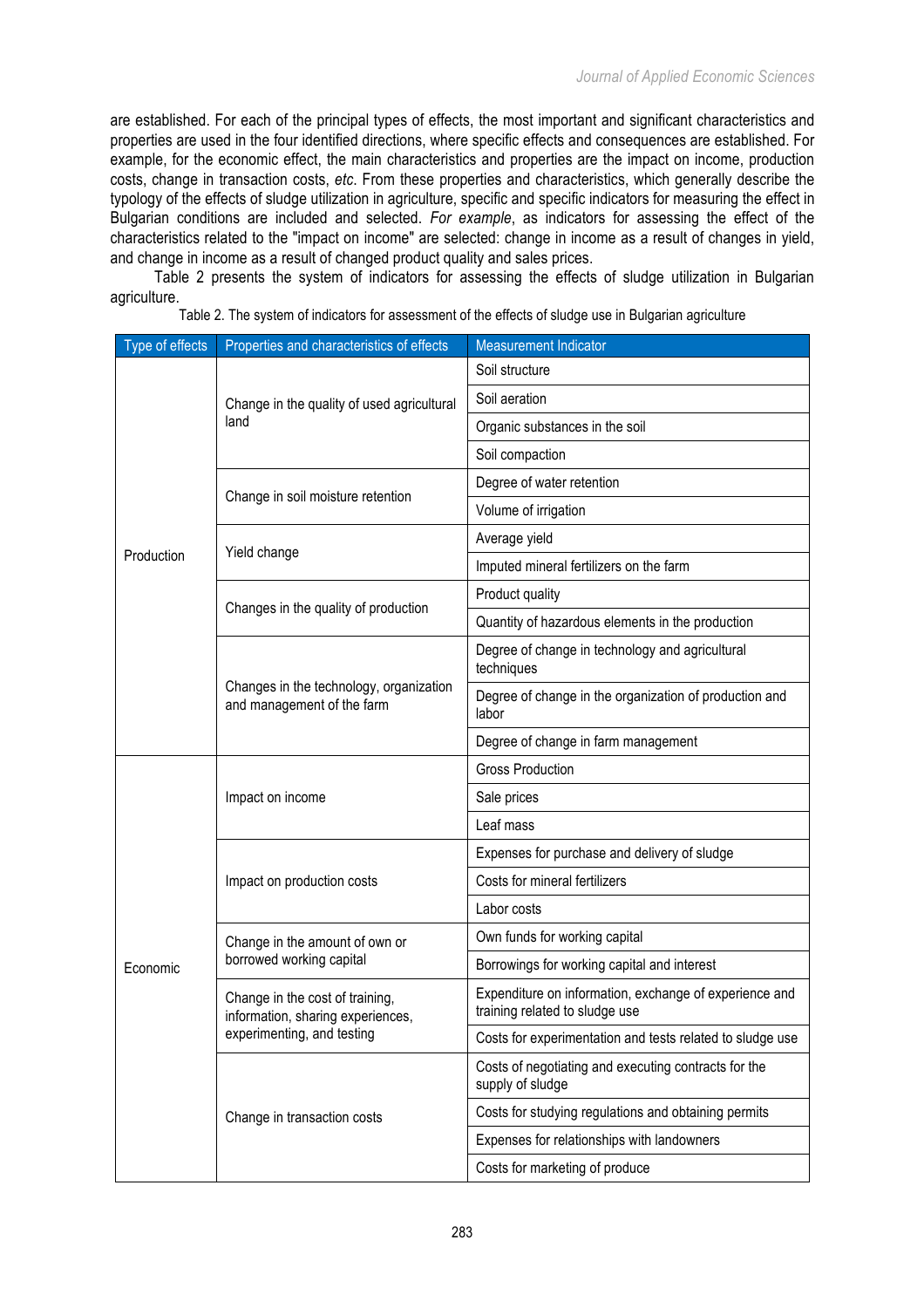| Type of effects | Properties and characteristics of effects                                             | <b>Measurement Indicator</b>                                          |
|-----------------|---------------------------------------------------------------------------------------|-----------------------------------------------------------------------|
|                 | Efficiency of one-time investments and<br>transition to non-traditional fertilization | Payback period for return of investments in sludge from<br>the profit |
|                 |                                                                                       | Rate of return on investment in sludge                                |
|                 |                                                                                       | Costs of discontinuing the practice of sludge use                     |
|                 | Change in competitiveness                                                             | Level of competitiveness                                              |
|                 | Sustainability of innovation                                                          | Period of use of sludge on the farm                                   |
|                 | Change in working conditions                                                          | Deterioration of working conditions                                   |
|                 | Change in living conditions                                                           | Deteriorated comfort of the population                                |
| Social          | Change in relations with other agents                                                 | Conflicts with landowners                                             |
|                 |                                                                                       | Conflicts with other farmers and stakeholders                         |
|                 | Change in sustainability of farms                                                     | Farm viability                                                        |
|                 | Waste reduction                                                                       | Amount of sludge used on the holding                                  |
|                 | Maintaining and improving soil quality                                                | Level of soil fertility                                               |
|                 |                                                                                       | Amount of hazardous elements in the soil                              |
|                 | Water storage and savings                                                             | Degree of irrigation                                                  |
| Ecological      | Air and road pollution                                                                | Degree of pollution                                                   |
|                 | Change in environmental sustainability                                                | Level of environmental sustainability                                 |
|                 | Waste management                                                                      | Used sludge in the region, in the sub-sector, in the<br>country       |
|                 | Greenhouse gas emission change                                                        | Reduction of the amount of used mineral fertilizers in the<br>country |
|                 | Change in soil erosion                                                                | Degree of soil erosion                                                |

*Source*: authors

In view of the fact that the different effects and indicators are measured and presented in different units of measurement and classification, a ring evaluation and a method for normalization of the primary and original values or qualitative effects are used - large, good, medium, small, unsatisfactory, unacceptable, *etc*. The determination of the primary and original values or qualitative effects on the individual indicators is very differentiated, which depends on the indicator itself, on the availability of specific data and information, on the degree of complexity, on how the specific data can be obtained and the initial quantitative or qualitative classification of the effect and of the reference properties of the indicator. In this way, the initial values and the classification of the individual indicators are made as an external or internal evaluation. An external evaluation is one in which the data are external to that study and are taken from statistical, normative, literary or other sources and an internal evaluation that uses expert judgment.

For many of the social and environmental effects, qualitative classifications are used to assess the effect. For many of these effects, there are also normatively (institutionally) defined standards that show minimum or maximum limits within which certain (mostly negative) effects are socially and / or environmentally acceptable and permissible. For example, if the permissible "contamination" of the soil or product exceeds certain safe limits, the effect is considered negative or unacceptable.

The integration of the indicators is achieved by normalizing the initial and original values and classifications of the individual indicators and transforming them into a ring score, which compares and compares how much better (for ring score> 1) or less favorable (for ring score <1) for each indicator is the effect of sludge utilization in agriculture compared to the conventional method of production and fertilization in agriculture. This can be represented by the formula:

 $OIRS_ST = (\sum (n = k) RS_ln)/n_l$  (3)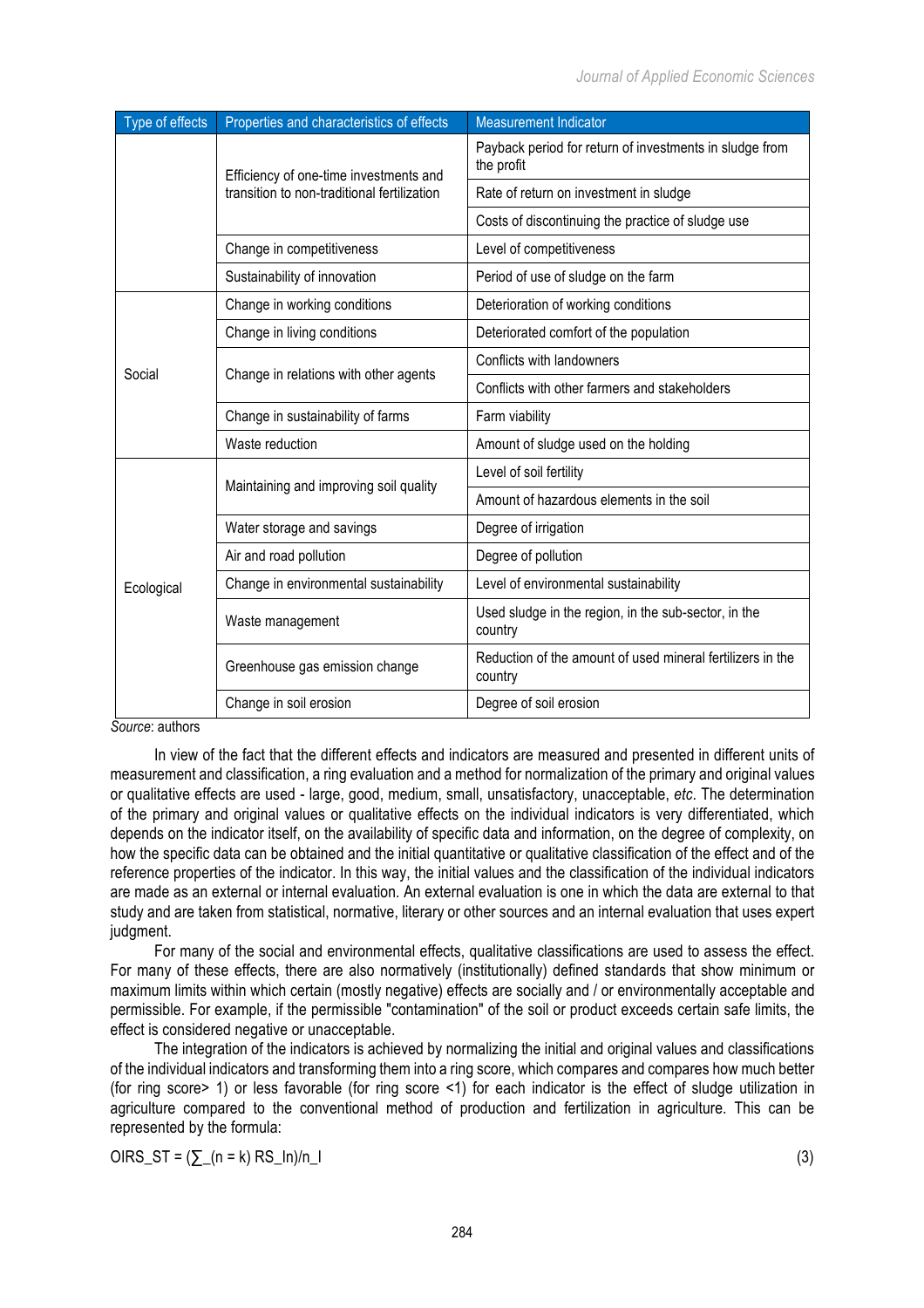*where:* OIRS\_ST - the integrated ring assessment in the utilization of sludge in agriculture compared to the conventional production practice and technology.

The criterion used to perform this assessment is comparative, as the rank ratings require the normalization to be set so that RS is in the range from 0 to 1, where the unfavorable defined and defined result and consequence is scaled close to 0, and the favorable positive impact and consequence is close to 1. This requires in certain cases, such as in environmental areas and typology of effects to propose a reversible calculation by the formula:

## $InSST/CT = MINPVIn / PVIn * RS$  (4)

*where:* the lower the original and primary values and classification definitions for the specific indicator PVIn, the more favorable is the obtained and available effect. This is precisely the criterion logic that is used to operationalize and adjust the evaluation system.

The effects of the use of sludge in agriculture usually occur in a certain (long) period of time. For example, in the year of sludge input, savings are made from the purchase of mineral fertilizers while at the same time making costs for negotiating, obtaining permits, delivery and spreading of sludge; a positive effect on crop yields is usually observed between the second and fifth year, *etc*. In this regard, a distinction should be made between current effect during a given (economic) season or year, and long-term (aggregate) effect for the entire period of the effect. The main effect of the use of sludge in agriculture is in (partial or complete) replacement of mineral fertilizers and the associated change in farm costs and income. Therefore, the impact assessment will use a period in which the initial "one-off" investments (sludge input and associated costs) are "pay-back" by maintaining or increasing the yield and quality of production (about 3-5 years). In this way it will be taken into account the cumulative effects when reporting the results of specific indicators.

When assessing the effect of sludge use in agriculture, a distinction should be made between private economic effect (effects for the farmer who uses sludge in his economic activity), sectoral effects (extrapolation effects in agriculture, taking into account the effects for sludge user and non-user farms) and external (external) effects (effects on other farmers, non-farmers, the public in the region, and the country as a whole). The assessment of external (spill-over) effects is important, as farmers are usually only interested in the direct benefits and costs of using sludge on their own farms. At the same time, the use of sludge on a holding may be associated with side effects for other farms and / or entire communities, or may have significant positive social and environmental effects for the region, sub-sector, country as a whole and even internationally.

The effects of sludge utilization in agriculture do not in themselves give an idea of the effectiveness of this process. Only when the effects of the use of sludge in agriculture exceed the costs associated with this use can we talk about increased efficiency or effectiveness. When assessing effectiveness, account should be taken of the different types (social, economic, environmental, *etc*.) and the unequal "social" value of the different effects and costs. For example, the accumulation of sludge as waste is socially unacceptable at the current stage of the country's development. This makes the additional (economic) costs for their proper treatment and use in agriculture and other sectors of public life highly effective.

When considering the efficiency of sludge use in agriculture, the analysis that can be used to assess this efficiency is the cost-benefit method. Cost-benefit analysis is a concept that refers both to impact assessment and comparison of different scenarios and as a decision-making approach. Through the analysis of the benefits and costs, it was possible to measure the complex consequences and to assess the favorable multiplier effects of the practice for the use of sludge in agriculture. The multiplier effects in this case relate to the assessment of the possibilities for increasing the positive results and to the selection of selection criteria in order to select practices and activities that will give greater results. The cost-benefit analysis can also be applied by examining the changes in the benefits of the corresponding changes in costs. This is done because absolute values are not always sufficient to take into account the results and efficiency and to assess to what extent in a given situation the achieved efficiency is satisfactory or unsatisfactory. The analysis of benefits and costs serves to measure the efficiency; therefore, this method will be perceived as a method for assessing the efficiency of sludge utilization in agriculture.

$$
EFF = \frac{\frac{BF_{ST}^{t+1} - BF_{ST}^{t-1}}{BF_{AES}^{t-1}}}{\frac{cost_{ST}^{t+1} - cot_{ST}^{-1}}{cost_{ST}^{t-1}}}
$$
(5)

*where:* ЕFFE is the coefficient of elastic efficiency, while BF and CO are the respective initial indicators measuring the benefits and negatives of the applied technology and practice of sludge fertilization in the next and previous period of time.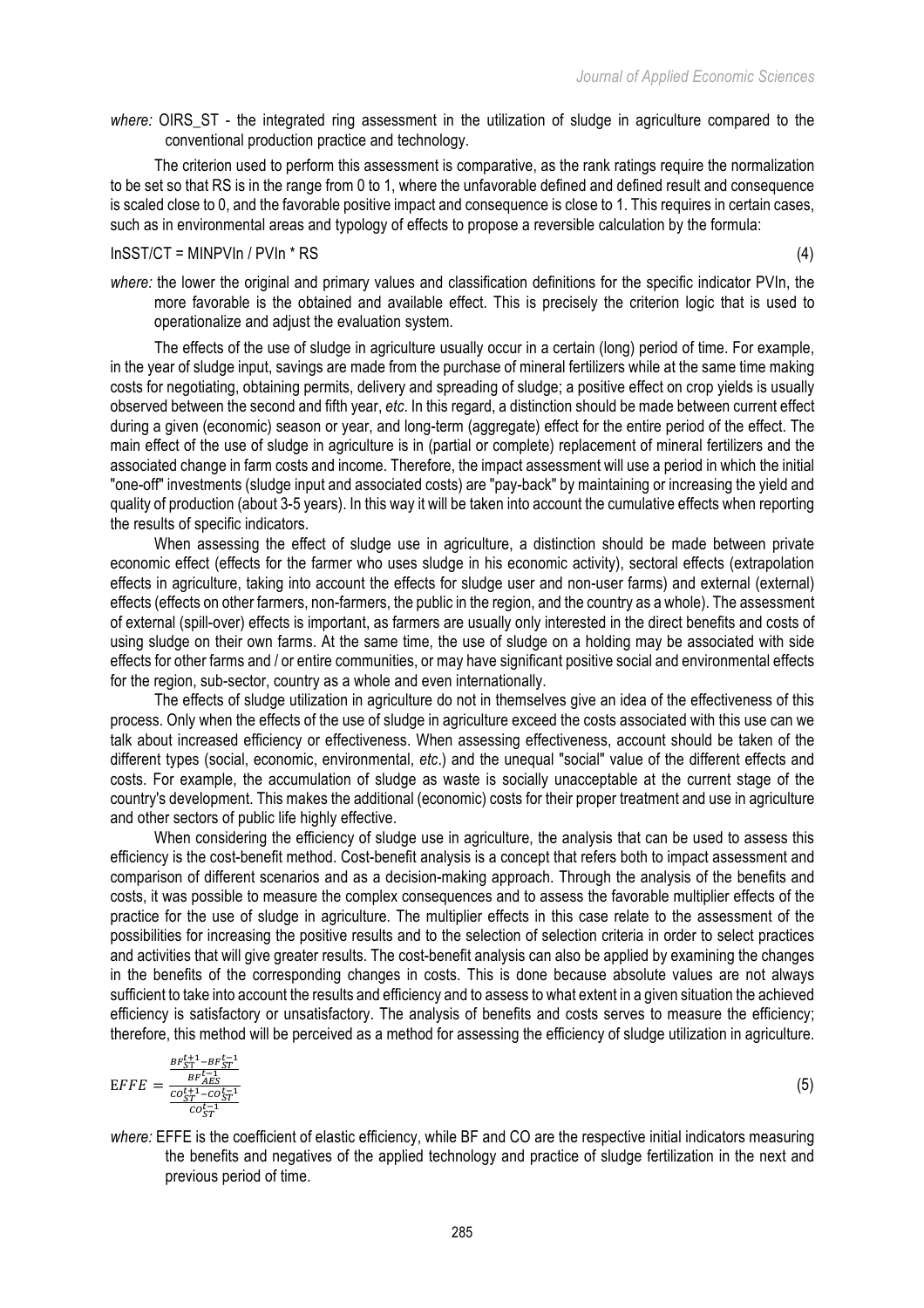The higher the EFFE values and levels, the greater the elastic efficiency of the practice and technology in question. Conversely, it can be argued that the elasticity of the effectiveness of this practice is low and the adverse effects and disadvantages outweigh the benefits. This method is suitable for making comparisons between different types of technologies and for making evaluations of applied ones. On the basis of this method of assessment can be weighed the very practice of sludge utilization in agriculture, its benefits and advantages to the disadvantages and adverse effects of individual indicators. In this way, BF and CO will again cover all indicators included in the assessment, and the normalized specific indicator with its InSST assessment is qualified as BF or CO. The reverse calculation formula that takes into account the positive or negative effect of the integrated comparison method will not be used to calculate InSST.

The multifaceted, complex, contradictory and uncertain nature of the effects and costs of sludge recovery in general, and in agriculture in particular, requires a multi-criterion, multi-level, multi-faceted quantitative and qualitative analysis of the socio-economic effects of sludge use in agriculture. Such an attempt will be made in the next stage of project implementation.

When assessing the efficiency of sludge use in agriculture, the comparative and absolute benefits and costs of sludge recovery in the industry should be taken into account. The comparative efficiency of sludge utilization in agriculture shows the effectiveness of sludge use in agriculture compared to the effectiveness of other alternative uses (*e.g*. biogas production, compost, land reclamation, *etc*.). The analysis of this efficiency is very important, both for farms and nationally. For example, due to high treatment costs and low WTP prices, agricultural sludge use may be inefficient. Conversely, the lack of land or landfill bans can encourage WTPs to expand the provision of sludge to farmers, even free of charge, even ensuring that it is transported at their own expense.

The absolute efficiency of sludge utilization in agriculture shows the efficiency of sludge use in agricultural holdings compared to the efficiency before this use. When assessing the efficiency of the use of sludge in agriculture, it is very important to properly take into account the time factor in view of the different nature of the costs incurred and the effects obtained.

There is not enough information in the country for a comprehensive assessment of the various effects of sludge utilization in agriculture. Therefore, the assessments of the effects of the use of sludge in agriculture in the present study will be based on a variety of information from scientific experiments, field and business experiments, expert assessments, government and business programs, laboratory analyzes, and in-depth interviews with farmers, WTP experts and other stakeholders. Depending on the type of source data used, a distinction should be made between actual effects and efficiencies from estimated (regulatory, forecasting, planning, *etc*.) effects and efficiencies of sludge use in agriculture.

#### **3. Assessment on Political, Institutional and Market Factors**

In order to identify and assess institutional factors, the specific institutional environment ("rules of the game") and structures (agents and relationships between them) related to sludge utilization in agriculture are to be analyzed. Account should also be taken of the development of important factors of the external social, market and natural environment that influence the management of the process of agricultural use of sludge - EU and state policies, the development of the research system, education, and information, evolution of markets and demand, *etc*. Depending on the efficiency of the management system (institutions, market, private, public and hybrid forms) there will be different degree and efficiency of sludge utilization in agriculture (Bachev 2011, 2014, 2018).

The specific institutional environment includes the various legislative and regulatory provisions and the system for their enforcements, which regulate the rights, methods, processes, and control of sludge utilization in agriculture. This analysis should also include the informal rules of the game, predetermined by the ideology of conservation farmers, interest groups and consumers, which occupy a growing place in the system of governance of society and agriculture.

One of the most important factors for the effective utilization of sludge in agriculture is the existence of modern legislation and regulations (Table 3). It is to define the rights and obligations of the various agents involved in the process (regulatory and control bodies, WTPs, farmers, *etc*.), standards for sludge quality and safety, soil fertility and human and animal health, norms and restrictions of application, *etc*. The institutional set-up also includes various state policies, programs, plans, and incentive instruments for achieving certain social goals regarding the utilization of sludge in agriculture and other sectors of production.

Well-defined "rules of the game" and adequate government intervention will create conditions for inducing effective behavior of key agents and effective (and not only) use of sludge in agriculture (maximizing the positive effects and minimizing the negative effects). Conversely, in the case of inefficient regulation (for example, complex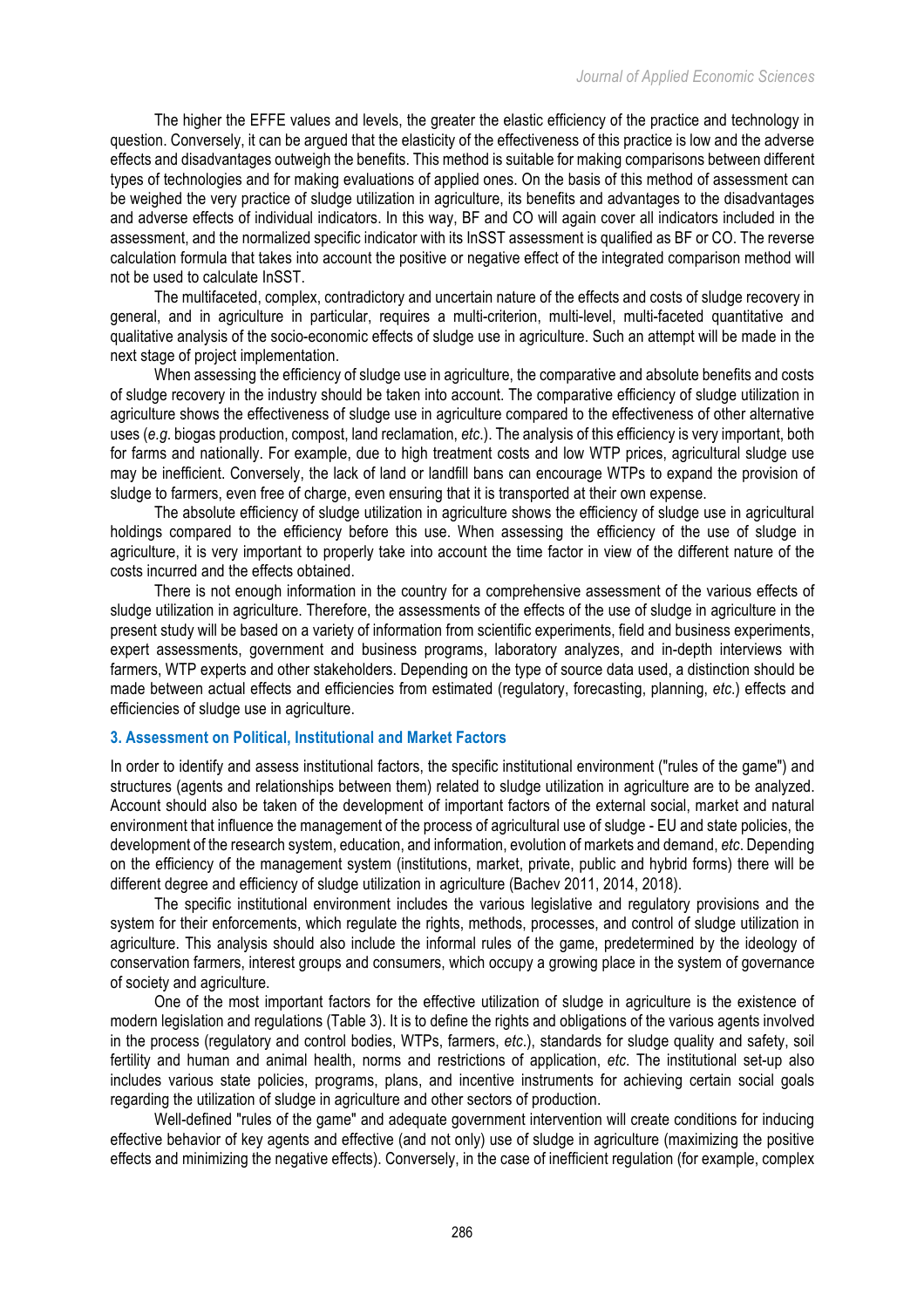procedures and high costs of obtaining permits for use from farms), there will be no sufficient interest in participating in the process.

In the EU there are strict regulations for the utilization of sludge in agriculture established by the European Union Directive of 1986 (Directive 86/278/EEC) and other documents on the protection of the environment and human health. The EU directive encourages the use of sludge in agriculture only if it is used in areas where it does not have a negative impact on soil and agricultural products. The main requirements in the Directive are limited to compliance with limits related to the content of heavy metals and nutrients in sludge and soil, as well as limits on the annual load of agricultural land with sludge. It is also mandatory to treat the sludge before using it for fertilization.

The requirements of the European Directive are also introduced in the national legislation in the Ordinance on the procedure and manner of utilization of sledges from wastewater treatment through their use in agriculture (adopted by с ПМС № 201 of 04.08.2016). It determines the order and the manner of utilization of the sludge from treatment plants and wastewater treatment facilities through their use in agriculture; the requirements that sludge must meet in order to ensure that it does not have a detrimental effect on human health and the environment, including the soil; and the procedure for reporting the used sludge.

| <b>Type</b>                      | <b>Positive</b>                                                                                                                                                                                                                                                                                                                                                                                                                                   | <b>Negative</b>                                                                                                                                                                                                                                                                                                                                                                                                                                                                                 |
|----------------------------------|---------------------------------------------------------------------------------------------------------------------------------------------------------------------------------------------------------------------------------------------------------------------------------------------------------------------------------------------------------------------------------------------------------------------------------------------------|-------------------------------------------------------------------------------------------------------------------------------------------------------------------------------------------------------------------------------------------------------------------------------------------------------------------------------------------------------------------------------------------------------------------------------------------------------------------------------------------------|
| Politically and<br>institutional | " Long - term policy on safe sludge use in<br>the $EU$ ;<br>• Modern legislation with clear procedures<br>and standards;<br>" Long-term state and regional strategies;<br>- Restrictions on utilization on agricultural<br>land:<br>• Mandatory standards for the protection<br>of soil, water, air, biodiversity, and<br>human and animal health.                                                                                                | - Need for a special management system;<br>. Long and complicated licensing procedures;<br>· Possibility for impunity for violation of procedures<br>and standards;<br>· Possibility for development of dependency and<br>corruption;<br>Imperfect contracting (additional coordination costs,<br>little possibility for enforcement);<br>Restriction of users (sole traders and legal entities);<br>- Restrictive goals and uncertainty related to the EU<br>Green Deal.                       |
| Personal and<br>organizational   | " Vision and proactive strategy of WTP;<br>" Logistical and material support from<br>WTP:<br>· Innovation<br><b>Entrepreneurship of the farmer;</b><br>" Qualification and experience of farmer;<br>Size of the holding;<br>Good and long-term relations between<br>WTP and using farmers;<br>. High efficiency of self-learning and<br>learning by doing of good managers;<br>- High bilateral dependency between<br>WTP and sludge using farms. | · Passive strategy of WTP;<br>" Tendency not to take risks;<br>. High costs for proper treatment, storage and<br>delivery;<br>- Need for precise organization and management of<br>production;<br>· Difficulty to introduce in non-innovative and risk-<br>averse farmers:<br>· Difficulty to introduce in cooperative farms with<br>numerous members;<br>· Practice of one-year rent contract for supply of<br>agricultural lands;<br><b>Standard contracts for supply of sludge from WTP.</b> |
| Information and<br>educational   | Up-to-date, comprehensive, reliable and<br>accessible information;<br>• Independent<br>evaluations<br>and<br>information;<br>"Fast" training<br>by doing of good<br>managers;<br>Provision of information and advice by<br>the WTP;<br>• Close distance between user farms and<br>WTP.                                                                                                                                                            | Lack of sufficient scientific literature on the<br>technology of growing crops with sludge;<br>Lack of special training;<br>Lack of a system for special consultation and advice;<br>• Need for additional information, training, consulting<br>and exchange of experience of farmers.<br>- Reluctance to share positive experiences;<br>. High asymmetry between WTP and farmers, and<br>with control bodies.                                                                                  |

Table 3. Institutional, personal and educational factors for sludge utilization in Bulgarian agriculture

*Source*: interview with WTP managers and farmers

According to the regulation, "sludge users" can only be sole traders and legal entities. The ordinance does not allow the utilization of sludge on: meadows, pastures or areas sown with fodder crops, when used for grazing or the fodder is harvested in a period shorter than 45 days after the use of the sludge; soils on which fruits and vegetables are grown, with the exception of fruit trees and vineyards; soils intended for the cultivation of fruit, vegetables and other crops which are in direct contact with the soil and are consumed in the raw state, for a period of 10 months before and during the harvest; coastal floodplains, riverbeds and protective dikes; zone I and zone II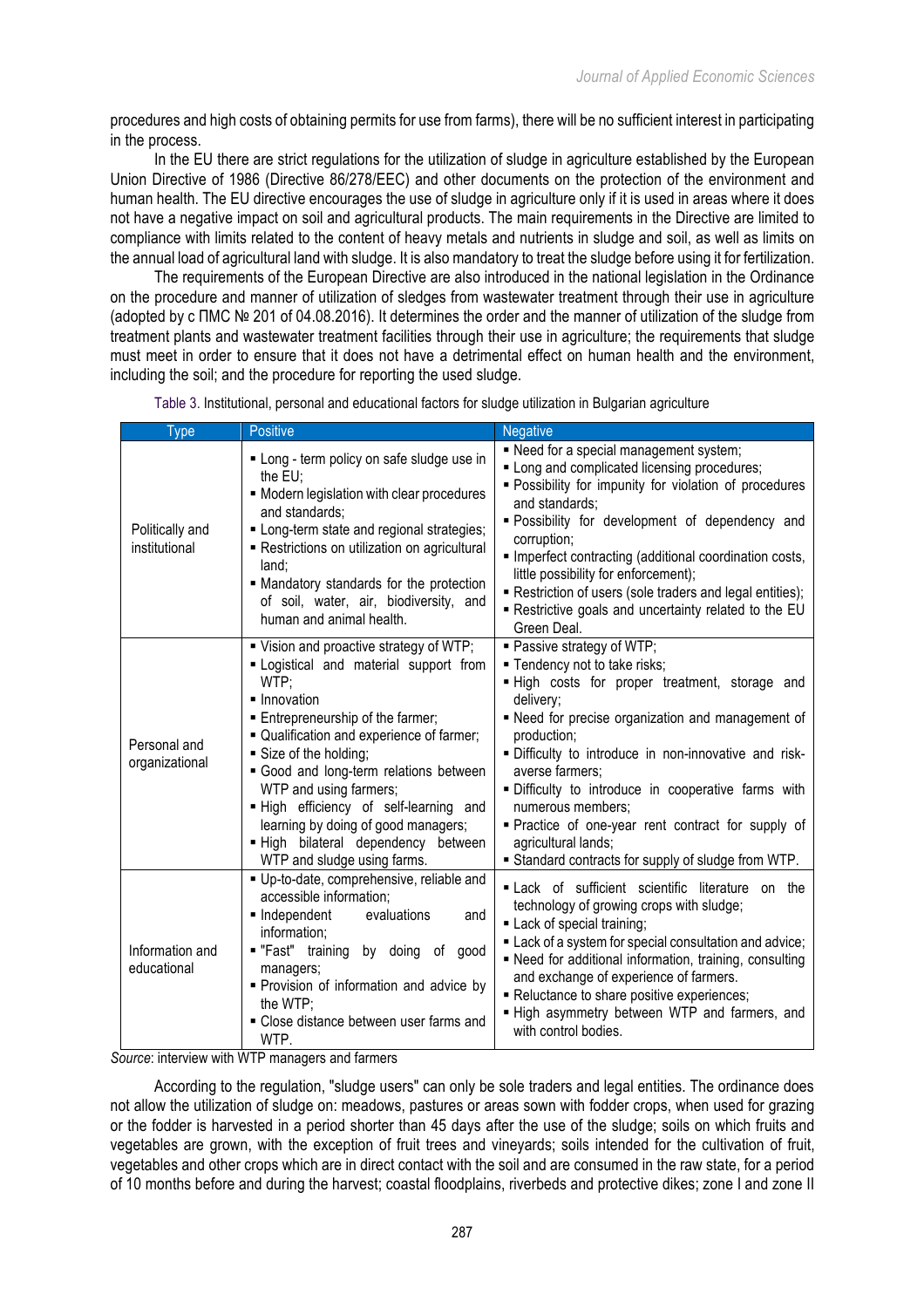of sanitary protection zones of water sources and facilities for drinking and domestic water supply and around water sources of mineral waters used for medical, prophylactic, drinking and hygienic needs; and in agricultural land in protected areas.

The utilization of sludge in agriculture is allowed on the basis of a permit. For the issuance of a permit, sludge users provide to the Bulgarian Food Safety Agency (BFSA) information and results of analyzes of the soil from the places where the sludge will be used, of the soil characteristics: soil type, bulk density, soil particle size distribution, and total soil porosity. The sampling and their subsequent testing is performed by accredited laboratories according to certain indicators. Soil testing is mandatory before the initial use of sludge, and after their use - every 5 years. The permit contains: the quantities of sludge meeting the MDK for heavy metals in the sludge, expressed in tons of dry matter, which may be imported annually into the soil per unit area; the location and size of the land plots on which the sludge will be used. The permit is issued for a single application of a certain amount of sludge for a specific plot.

The bodies related to the implementation of an ordinance and control of its implementation are a key element of the institutional structure. The control over the application of the ordinance is assigned to the Minister of Agriculture, Food and Forestry, to the Minister of Environment and Water and to the Minister of Health in accordance with their competencies. In fact, these functions are performed by the specialized agencies of these ministries, whose functions are described in detail in the regulatory documents.

Regulatory requirements for the management of sewage sludge are also contained in other official documents, most of which are related to the legislation on waste and water management. It can be concluded that in Bulgaria there is a modern legislative and regulatory framework for safe use of sludge in agriculture, which is based on modern European standards. The ordinance regulates and restricts the use (permits for doses and plots) and users (sole traders and legal entities) of sludges from wastewater treatment in agriculture.

It is to be taken into account that the institutional requirements and restrictions, and the standards for quality and safety of food and feed, protection of the natural environment and biodiversity, animal welfare, *etc*. in the EU and Bulgaria are constantly evolving and "tightened". This modernization also affects the monitoring and control system and is closely linked to the support of farmers with CAP instruments (cross compliance, eco-payments, ecocontracts, overall "greening", *etc*.). *For example*, the newly adopted by the EU in 2019 Green Deal sets ambitious goals in terms of reducing greenhouse gases, using mineral fertilizers and pesticides, and increasing the area with organic production by 2030 (The European Green Deal 2019). Discussions are still ongoing in the EU countries and in the Union's governing bodies, and procedures are being developed to achieve these goals through the CAP instruments, the Strategic Development Plans until 2030, and other policies and mechanisms. In this regard, there is considerable lack of precision and "institutional uncertainty" on many issues related to the achievement of European goals, and in particular how the reduction will be distributed among the individual EU member states, production sub-sectors, agricultural and agri-environmental regions and types of farmers, whether the total reduction will include and how the use of manure and sludge, *etc*. The degree of use of sludge in agriculture in the coming years will largely depend on the solution of all these issues.

Another factor is the possibility and the degree of implementation and control of the procedures, standards and restrictions for the use of sludge in agriculture by the competent state authorities. In the years of the country's membership in the EU, there are many examples of incomplete and "Bulgarian way" implementation of the common policies of the union. Moreover, there is no long-term and widespread experience in the use of sludge in agriculture in the country and almost all agents are outside or at the beginning of the "knowledge curve". The later leads to unintentional errors in the implementation and/or search for "effective" practical solutions outside the regulatory framework, *etc*. Finally, many of the eco-activities and eco-standards in agriculture are difficult to effectively control by enforcing authorities due to high cost or practical impossibility (Bachev 2014, 2017). This is related to the wellknown "mass" non-compliance with certain official eco-standards and norms, *etc*.

Agents involved in the management of sludge ruse in agriculture are regulatory and controlling (state, regional, *etc*.) authorities, WTPs, sludge using farmers, other farmers and agents (landowners, traders, processors, *etc*.), population and business in the area, end users, interest groups, *etc*. An important component of the analysis of institutional factors is the interests and incentives of the participating agents and the nature of their relationship.

The state regulatory and controlling bodies are the main agent in the system. They apply the provisions of the legislator and the policies pursued by the government. One can only assume that (like other state structures) mistakes are likely to be made due to lack of experience in this "new" area, poor governance, and incompetence of employees. In addition, corruption is possible, as is the practice in all cases of licensing, control of certain practices and standards, *etc*. The same applies to some of the accredited laboratories, whose activity is not always in accordance with the regulations (imprecise tests, purchase and falsification of results, *etc*.).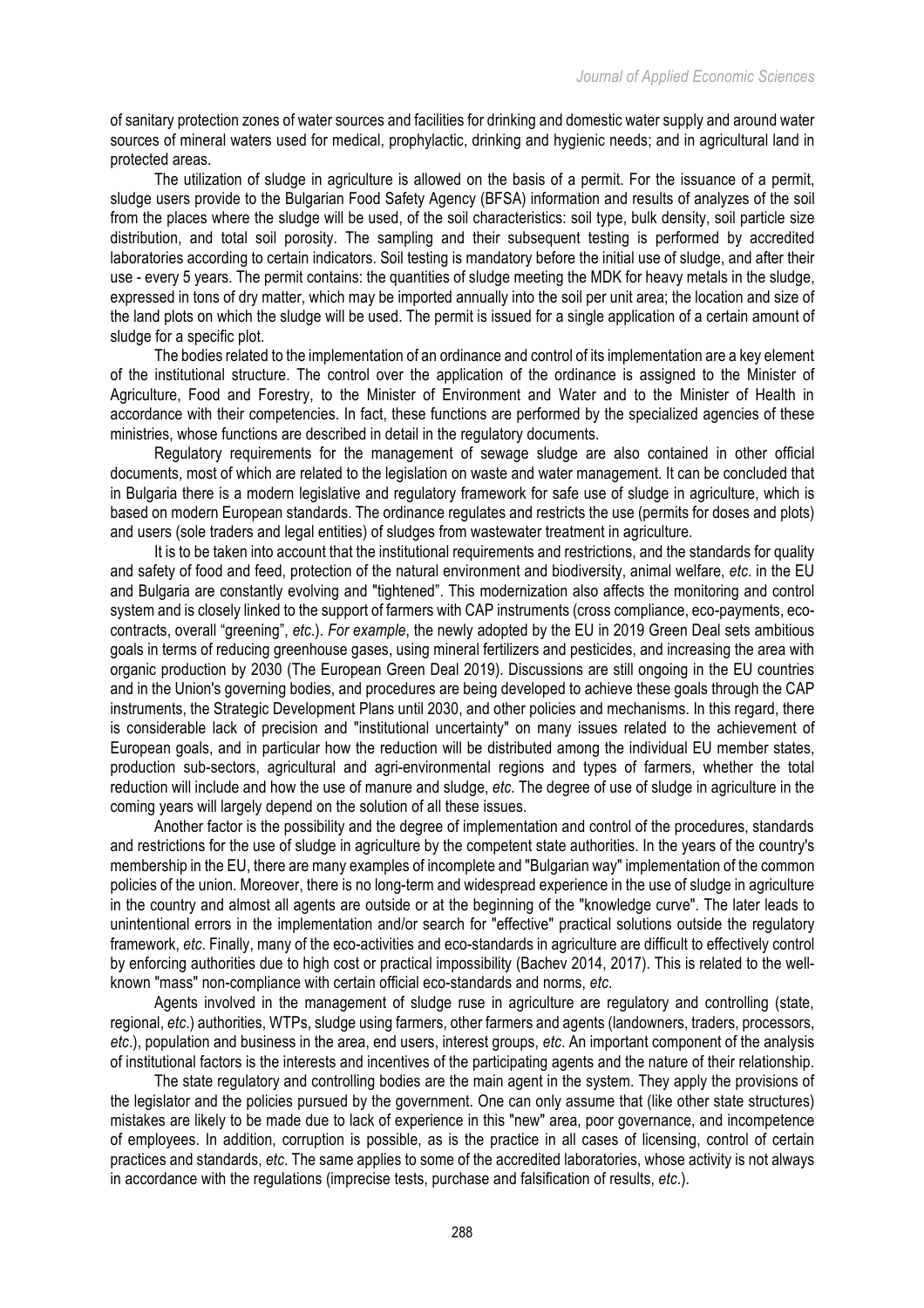In addition to the regulatory and controlling bodies, the main agents of the system are WTPs and sludge using farmers. The relations of WTPs and sludge utilization farms with the state authorities are of "unilateral" dependency. Applying for permits is voluntary, but permits are given, and this involves procedures, time, labor costs, payments for tests, *etc*. In addition to permits, other parameters of the process are determined (restricted) – technology of application, mandatory standards, time periods, *etc*. However, the control over the implementation of the regulations is divided between many structures, which complicates the coordination between them and creates difficulties for the other participants. At the same time, there is a situation of few players, and the agents "know" each other well, which should facilitate the relationship in the interest of "overall" efficiency. This situation often contributes to the easy development of "personal ties" and "coalitions" that are detrimental to the effective implementation of the legislation. A major problem identified by the present study is the slow issuance of new permits by public authorities.

The high asymmetry of the information between the interested agents (the state, WTP, farmers, consumers, *etc*.) provides a great opportunity and creates incentives for non-compliance (violation) of the requirements of the regulations, both by WTPs and by farmers using sludge. For example, it is practically possible that there are cases when incompletely treated sludge is provided to farmers by WTPs and imported into agricultural lands, that sludge per unit area is applied higher than the allowed norms, that sludge is also applied to unauthorized agricultural plots, and that sludge is applied in the not indicated manner (with simultaneous burying), *etc*. All this is associated with a number of risks and actual negative effects in terms of cleanliness of roads, soil, water and air, the health of farm workers, consumers of products, *etc*.

The contradictions and conflicts of the interested agents (and the individual, economic and social effects) in the process require the development of a special system for management and control of sludge utilization in general and in agriculture in particular. This is associated with additional costs for individual agents and society as a whole (taxpayers) - for maintaining government agencies, for studying and complying with regulations, for soil testing, for obtaining permits, for relationships with government institutions, *etc*.

The introduction of a system of permits and control is also associated with the development of "dependency relationships", as well as the possibility of unregulated payments (and corruption) for fast and/or illegal obtaining of permits, for reduced or inefficient control of the implementation of legal norms and restrictions, and as a result of insufficient or inefficient utilization of sludge in agriculture. The degree of actual non-compliance with regulatory constraints is difficult to assess, as the agents involved are not interested in sharing this type of information and it is impossible to accurately "measure" this type of effect from third parties (researchers, *etc*.).

The relationship between the WTP and the beneficiary farmers is contractual, based on one-year or multiannual agreements. Like all contracts, the parties are free to specify the terms of the exchange and terminate their relationship in the absence of benefit. Moreover, in most cases the relations between the WTP and the utilizing farmers are of "bilateral" (symmetrical) dependency - capacity, location, time of supply, *etc*. It is determined by the fact that the agricultural utilization of sludge in the country is in the initial stages, and with a consistent strategy in this regard the assets of the WTP for treatment and the obtained "product" are in partial or complete high bilateral dependency with the assets (agricultural land with permits obtained) of the sludge using holdings. The degree of this dependency is determined by the amount of sludge for "agricultural" use, and the (limited) number of permits for sludge use in the plots of certain farmers. Long-term relationships between the same partners with symmetrical asset dependencies help to get to know each other well, develop trust, seek cooperation, limit opportunism, share information, and develop mechanisms for coordinating and resolving conflicts, and minimizing transaction costs. This further facilitates the relationship, reduces the associated costs, and increases the efficiency of sludge utilization in agriculture. In this regard, it is important to establish how the WTP selects the particular farmers with whom the sludge is experimented with or widely-utilized, especially when there is a "deficit" of valuable sludge resources in a given area.

Other interested parties (landowners, neighboring farms and businesses, the population in the area, interest groups, consumers, *etc*.) are also involved in a "relationship" with the WTP, sludge-using farmers and public authorities. However, individual agents do not have the "power" to change dominant practices due to the small size of the (negative) effect on them, the high individual costs and opportunities for "free riding" (one invests costs and everyone benefits if successful), the difficulty of common "collective actions" of agents with divergent interests, power positions and "dependency" by large (sludge-using) producers in the region, *etc*. Only when the effect is highly negative and direct (for example, a strong odor when delivering and spreading sludge) the strong collective actions of the population in the area are possible and often lead to the cessation of sludge supply for short periods of time.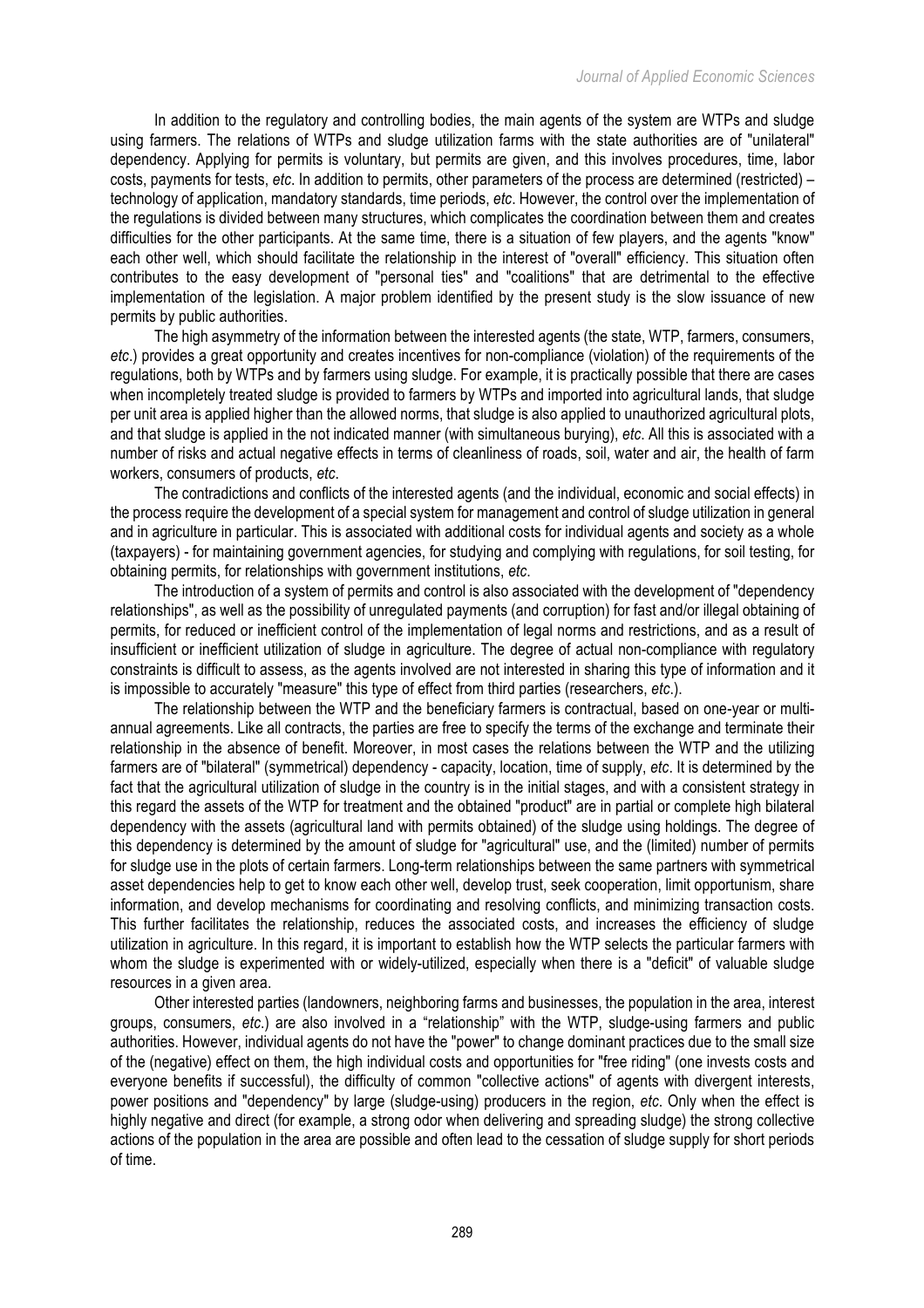The efficiency and incentives for the application of sludge instead of mineral fertilizers will depend strongly (in direct proportion) on the price dynamics of mineral fertilizers of different types (mainly N and P, whose substitute is sludge). In addition, interest in the use of sludge may increase with mandatory or voluntary (for getting public subsidies) restrictions on the use of mineral fertilizers in certain areas, sub-sectors or types of farms in the EU.

There is a psychological barrier, due to the "special nature" of this fertilizer, both in the farmers themselves and in the landowners and the residents of the area, for the negative effects of the use of sludge in agricultural land. These informal "rules of the game" and how they affect each of the stakeholders are to be analyzed. In other EU countries, for example, in areas with highly developed livestock and mass application of manure, there is a higher tolerance for the application of sludge in agriculture, both by farmers and the general population.

The market and buyers are also not yet "open" to the widespread use of sludge in agriculture. Many wholesale buyers and end users question the safety of products produced with sludge use. This is often associated with lower sales prices of farm products and high marketing costs. Last but not least, farmers and other stakeholders themselves are concerned about the long-term effects of sludge use on the environment - cleanliness and quality of soils and waters, trampling of agricultural land, protection of natural biodiversity, maintaining the ecological sustainability of farms, *etc*.

The specific institutional structure and the participating agents, in turn, can and do participate in the modernization of national and European policies. However, the repercussions of these elements are severely limited because the "political process" is slow, with different priorities, and not always in the interests of overall efficiency. The same applies to the direct impact of these agents on the development of product and resource markets (fertilizers, agricultural land, *etc*.) and the natural environment due to lack of complete information, complexity, high uncertainty, and the need for expensive and long-term collective actions on a huge scale and scope.

The main agents involved in the management of the process of sludge use in agriculture are WTPs and farmers. In principle, all WTPs should have an interest and developed strategies for effective management, and at the present stage for effective utilization of sludge. It can be assumed that to achieve economies of scale and scale (for both WTPs and farmers), certain optimal amounts of sludge produced will be needed to invest in modern equipment for effective treatment, as well as certain minimum sizes of land plots and farms in order to make efficient transportation and import of fertilizers with specialized equipment.

The individual WTPs in the country to varying degrees implement effective strategies for sludge utilization in general, and in agriculture in particular. For example, the Management of "Sofiyska Voda" AD has a clear vision and takes comprehensive measures for the utilization of sludge in agriculture. The quantities of sludge are significant, which makes technologically modern and economically advantageous treatment possible. For years, good relations have been maintained with large farmers in areas where sludge is provided free of charge. The company's experts are also involved in acquiring permits for sludge utilization for the respective land plots in the area. In addition, the company provides transportation and spreading of sludge. In this way, the company creates favorable conditions for the utilization of sludge produced in WTP and strong incentives for farmers to use sludge on farms. In order to minimize the transaction and other costs for relations with state bodies and farmers, it works with a limited number of large agricultural producers in the region.

This company also works closely with research institutes to explore ways to increase the efficiency of the sludge process. Media appearances are also made to inform the public and promote the utilization of sludge among the agricultural producers. The company's long-term strategy is to commercialize the "produced" sludge and sell it on the fertilizer market to offset the significant costs of treatment and storage. Therefore, the experience so far is a kind of experimentation and demonstration of the socio-economic efficiency of agricultural sludge use in the longterm profit strategy for the company. However, it is not known how the "increase in the price" of sludge will change the incentives of farmers for their economic utilization. In the absence of additional incentives (e.g. public subsidies, personal conviction, *etc*.), any increase in costs (prices) for farms will lead to a reduction in economic effects and incentives for agricultural use of sludge.

After the study of WTPs in the region of Burgas, it was found that the utilization of sludge is still a challenge for most of them. In some places, a much broader information campaign is needed among farmers. At this stage, there are reservations of some managers of treatment plants and farmers to use the disposed sludge in agriculture, mainly related to the proximity of the area to the sea-coast and developed tourism. Some WTPs do not yet have complete equipment for effective sludge treatment, while others do not have sufficient quantities for possible treatment and extensive use. In the past, a large agricultural producer in the region applied sewage sludge (102 ha with coriander, rapeseed, *etc*.), but gave up due to the complicated monitoring for soil and sludge testing. Currently,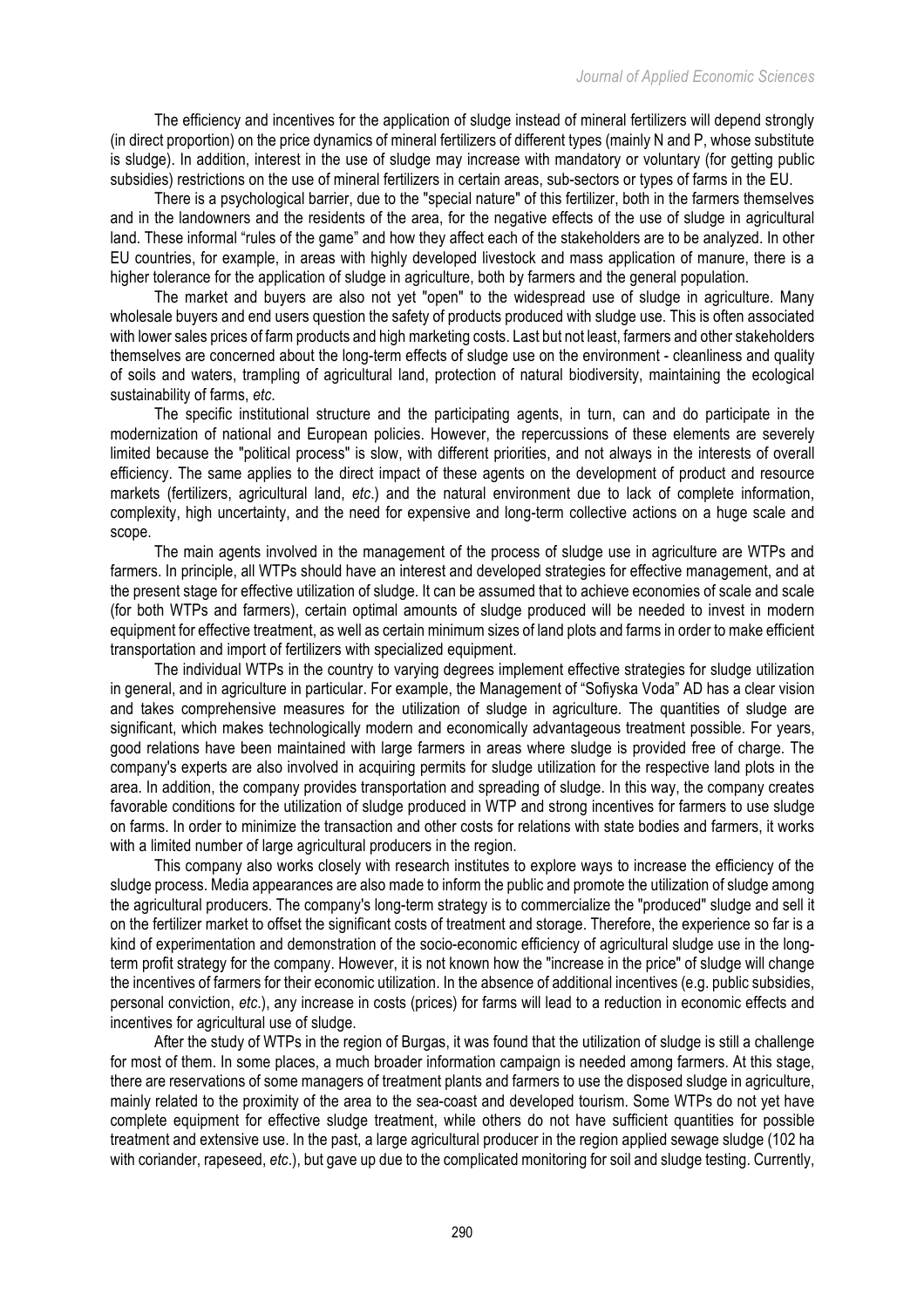there is also interest from a farmer, who is pay for drilling and testing soil samples, transporting the sludge, and spraying and mixing the sludge with the soil.

Our study found out that for different WTPs there is a different comparative efficiency of agricultural sludge utilization depending on the volume of sludge, available landfills, existing treatment facilities and equipment, and the level of costs for effective treatment, state and public pressure and tolerance, the possibilities for alternative use, etc. With relatively low economic efficiency for agricultural use, WTPs do not have strong incentives and strategies for the development of this process, and state intervention will be required - support, financing, information, *etc*.

Farmers, on the other hand, have an economic interest in using innovations like sludge to fertilize the soil in order to increase production efficiency. The use of sludge can also have positive agronomic, production, ecological and other effects (improvement of the structure, aeration and moisture retention of the soil, reduction of erosion, faster germination and vegetation development of the plant, higher quality of production, *etc*.) which further stimulate economic use. Therefore, the attitudes and capabilities of different types of farmers regarding the application of the innovation "fertilizer sludge" is to be be studied.

In addition, it can be assumed that a certain minimum size of land plots and farms is necessary not only to achieve economies of scale and scale in the transportation and application of fertilizers with specialized equipment, but also to justify the additional costs of training, information, experimenting, taking on possible losses, relationships with organizations, *etc*. Some specialization is also likely to be required for the efficient use of sludge to produce one or two of the permitted crops.

## **4. Assessment of Personal, Educational and Informational Factors**

A very important factor for the efficient utilization of sludge in agriculture are the personal characteristics of farm managers (Table 3). All of the long-term sludge using farmers are good entrepreneurs and managers, with a high innovative spirit and qualification, and a tendency to seek solutions, experiment and take risks to increase profits. They have "discovered" great economic potential in the use of sludge as fertilizers, assume a certain production and financial risk and losses, invest in new knowledge, adapt technology and organization of production, develop relations with WTP, *etc*. for its realization. Like any innovation, "fertilizer sludge utilization" is associated with a certain economic risk and the need for non-standard management decisions, and entrepreneurial (risk-taking) farmers are not many in this regard.

Another important factor for increasing the utilization of sludge in agriculture is the availability of comprehensive, up-to-date and reliable information on the opportunities, ways, conditions, effects, challenges and risks associated with sludge utilization in agriculture. Adequate regulatory, scientific, experimental and practical information is important not only for farmers, but also for all other participants in this process - government agencies and employees, WTPs, farmers, stakeholders, end users and the general public.

Our study found that such information in Bulgarian (only accessible to most agents) and the specific conditions of the country and its individual regions is very scarce and often contradictory. Very few publications are widely available, mostly in academic publications little read by farmers, businesses, the general public, *etc*., which are mainly based on experimental and laboratory experiments, most often presented in a foreign language. For example, a Google search can find a small number of publications in recent years by a limited number of authors. Occasional information may appear in the media, mainly about regulatory documents or publications induced by interested parties.

Moreover, there are virtually no comprehensive assessments of the actual socio-economic and complementary effects of sludge use on farms of different types, specializations and locations. In addition, the results of published scientific, experimental and laboratory tests and trials are based on ideal conditions (optimal farming techniques, correct fertilization rates, good management, *etc.*), which differs significantly from the actual practice of farms. For example, experiments are made with perfectly treated sludge, while in practice the sludge is often delivered and imported in a different state from the regulatory requirements - not treated or partially treated, with high humidity, *etc*.

The study found that many farmers are partially aware of the possibility of sludge utilization, but there is a strong lack of information on the necessary conditions, potential effects, risks, costs, *etc*. The lack of adequate information on these issues also has a negative impact on the attitudes of the population, producers in the area, and intermediates and end buyers of the product. The information deficit is most often "filled" with false information about the possible effects of agricultural use, and resistance from both farmers and other stakeholders.

In some scientific institutes of Agricultural Academy and other institutions there have been long-term research on the chemical, biological and agronomic effects of the use of sludge in agriculture. However, the volume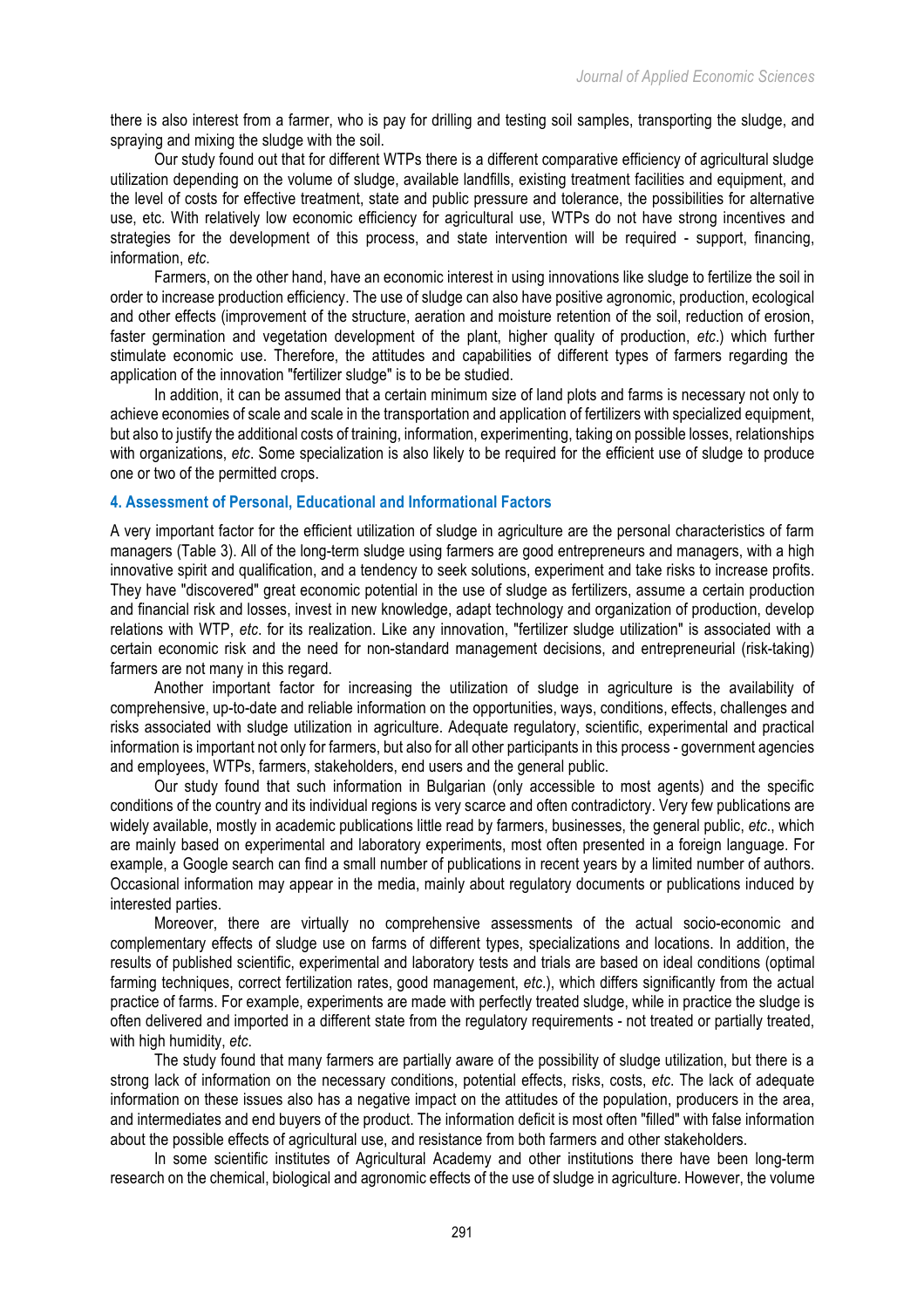and nature of these studies do not correspond to the modern needs of farmers and society. There are no interdisciplinary studies on this important issue. There is a lack of independent tests and demonstrations, and promotion of practical utilization of sludge in experimental or economic conditions, and specific guidelines for optimal application in farms with different specialization, size, ecological and geographical location, *etc*.

The utilization of sludge in agriculture is a complex and dynamic process that requires long-term specialized training and consultation of farmers. Our research found that there is no specialized training and consulting in the country dedicated to the utilization of sludge in agriculture. For example, in the Agrarian and related universities, Agricultural Academy and National Agricultural Advisory Service there are no highly qualified experts for long-term training and consulting of interested farmers. Some farmers also state that they "do not trust the local institutes" and therefore do not seek their services. All this makes it very difficult to make an effective transition to sludge utilization in agriculture.

Some farmers who use sludge in agriculture conduct their own experiments, find their own solutions and/or seek and find the necessary information and training, including from abroad. Some of them consult each other, exchanging experience and useful information, or seek external advice from private consultants, WTP experts, researchers, *etc*. At the same time, depending on personal characteristics (managerial experience, qualifications, innovation, *etc*.), self-training or "learning by doing experience" requires different time and gives different results for individual farmers, and in some cases can lead to incorrect or inefficient use of sludge, and not infrequently to the cessation of sludge use on farms.

However, our study found that most sludge using farmers are reluctant to share their experiences for a variety of reasons - lack of time, reluctance to publicize, firm secrets about yields and profits from competitors, *etc*. An important reason for this is that they do not want to increase the interest of new farmers in the use of sludge, as this will increase demand in the area, increase the "price" and reduce "profitable" access to the limited resource "sludge". This further slows down the spread of this new practice in the country.

## **5. Assessment of Production, Socio-economic and Environmental Factors**

The main incentives for the use of sludge by farmers are the production and economic benefits (Table 4). Our study found that all users of sludge are large producers who have a strong interest in minimizing the cost of fertilization and have the capacity to bear the additional costs of "external" relations with WTPs and government agencies, experimentation, training, reorganization of the production process and management, risk-taking and possible losses, *etc*.

| <b>Type</b>                                   | <b>Positive</b>                                                                                                                                                                                                                                                                                                                                                                                                                                                                                                                                                                     | <b>Negative</b>                                                                                                                                                                                                                                                                                                                                                                                                                                                                                                                                                                                                                                                   |
|-----------------------------------------------|-------------------------------------------------------------------------------------------------------------------------------------------------------------------------------------------------------------------------------------------------------------------------------------------------------------------------------------------------------------------------------------------------------------------------------------------------------------------------------------------------------------------------------------------------------------------------------------|-------------------------------------------------------------------------------------------------------------------------------------------------------------------------------------------------------------------------------------------------------------------------------------------------------------------------------------------------------------------------------------------------------------------------------------------------------------------------------------------------------------------------------------------------------------------------------------------------------------------------------------------------------------------|
| Agronomic,<br>technological and<br>production | · Improve soil structure;<br>Improve aeration and soil<br>moisture  <br>retention;<br>germination<br>$\blacksquare$ Faster<br>vegetative<br>and<br>development of the plant;<br>No need for deep plowing,<br>mineral<br>fertilization and irrigation;<br><b>Better compensation of N and P uptakes</b><br>and soil enrichment;<br>. Increase land productivity and yield;<br>. Improve the quality of produce;<br>· Water retention;<br>■ Easy to apply to large farms specializing in<br>field crops;<br>• More efficient use of land, material, labor<br>and financial resources. | ■ Technologically<br>limited period<br>of<br>time<br>tor<br>transportation and import of large amounts of sludge<br>on many farms;<br>■ Compaction of the soil when applying the sludge;<br>. Needs to monitor for heavy metals and soil acidity;<br>· Different results depending on the characteristics of<br>the soil, cultivated crops and varieties, and the<br>amount of rain or irrigation;<br>. Difficulties for use by small and medium farms;<br>Impossibility for use in all crops (vegetables, etc.);<br>· Diverse results depending on production conditions<br>and crops;<br>• Potential sludge shortage for all interested farmers in<br>the area. |
| Social                                        | Increasing amount of sludge produced in<br>the region;<br>• Lack of alternative use of sludge and lands<br>for disposal;<br>• Public and international (EU) pressure;<br>. Increase in the income of farmers;<br>Increase of sustainability of agricultural<br>holdings;                                                                                                                                                                                                                                                                                                            | • Conflict between economic and social effects<br>- Deteriorate working conditions during periods of<br>sludge application<br>• Decrease comfort of the population during periods of<br>sludge application;<br>. Unfavorable wind direction during delivery, spreading<br>and plowing of sludge;<br>· Public dissatisfaction with the appearance of a                                                                                                                                                                                                                                                                                                             |

Table 4. Production, socio-economic and environmental factors for sludge utilization in Bulgarian agriculture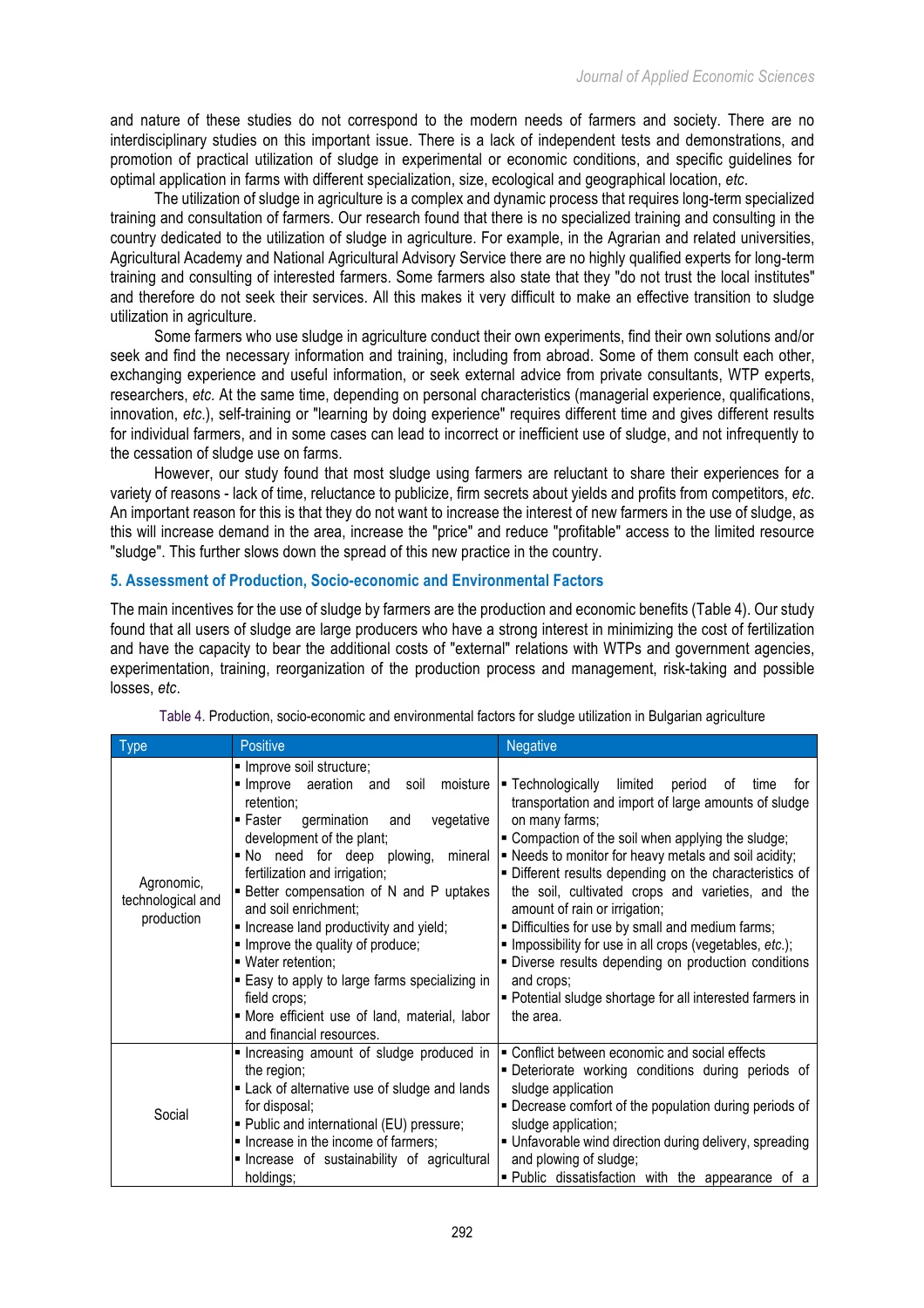| <b>Type</b> | Positive                                                                                                                                                                                                                                                                                                                                                                                                                                                                                                                                                                                                                      | <b>Negative</b>                                                                                                                                                                                                                                                                                                                                                                                                                                                                                                                                                                                                                                                                                                                                                                                                       |
|-------------|-------------------------------------------------------------------------------------------------------------------------------------------------------------------------------------------------------------------------------------------------------------------------------------------------------------------------------------------------------------------------------------------------------------------------------------------------------------------------------------------------------------------------------------------------------------------------------------------------------------------------------|-----------------------------------------------------------------------------------------------------------------------------------------------------------------------------------------------------------------------------------------------------------------------------------------------------------------------------------------------------------------------------------------------------------------------------------------------------------------------------------------------------------------------------------------------------------------------------------------------------------------------------------------------------------------------------------------------------------------------------------------------------------------------------------------------------------------------|
|             | - Reduce the amount of waste and the total<br>cost of waste storage and disposal;<br>· Improve competitiveness;<br>Easy to apply to large and remote from<br>settlements and other businesses farms;<br>" Quick burial of the sludge to eliminate the<br>unpleasant odor.                                                                                                                                                                                                                                                                                                                                                     | specific odor;<br>Landowners reluctance to provide land for rent;<br>- Need for public regulation and control;<br>" Conflicts with other farmers and stakeholders;<br>- Reluctance of beneficiary farmers to share their<br>positive experiences for various reasons;<br>Unacceptable for use in fruits, vegetables, etc. crops<br>for direct human consumption;<br>. New EU goals for significant reduction of greenhouse<br>gases, use of fertilizers and increase of organic<br>farming;<br>- Needs for long-term social dialogue and costs to<br>promote agricultural use.                                                                                                                                                                                                                                        |
|             |                                                                                                                                                                                                                                                                                                                                                                                                                                                                                                                                                                                                                               | Increased costs for negotiation and relations with<br>WTP;                                                                                                                                                                                                                                                                                                                                                                                                                                                                                                                                                                                                                                                                                                                                                            |
| Economic    | . The growth of mineral fertilizer prices;<br>· Minimize or remove the cost of mineral<br>fertilizers for a long period of time;<br>Increase the average yield;<br>Larger cobs, ears, grains and leaves (for<br>silage, straw);<br>- Negotiating a better selling price for better<br>quality grain;<br>· Bigger profit;<br>Savings on material and labor costs;<br>· Increase sustainability;<br>· Improve competitiveness;<br>Reduce the needs for working capital and/or<br>external lending and payment of interest<br>and liabilities;<br>Inclusion of farms in the circular economy;<br>■ Better use of farm resources. | Increased costs for study and implementation of<br>regulations;<br>. Costs of time and funds for obtaining permits and<br>relations with state bodies;<br>Increased costs of information, exchange of<br>experience, training and management related to the<br>use of sludge;<br>Increased costs for experimentation and for studying<br>the effects in the conditions of each farm;<br>Additional costs for laboratory tests of soil, produce,<br>etc.<br>Increased costs for relationships with landowners,<br>buyers, local government, and the public;<br>Additional costs for transportation, covering and<br>plowing of sludge;<br>. Need to pay for sludge (in the near future);<br>Increased labor compensation costs;<br>- Need for a certain concentration and specialization of<br>production in the farm. |
| Ecological  | · Maintaining and improving the fertility and<br>quality of agricultural land;<br>Reducing soil erosion;<br>Increased water storage on farms;<br>Application of sludge in the summer to<br>reduce soil compaction;<br>ecological<br>sustainability<br>0f<br>lncreased<br>agriculture;<br>· Improved<br>efficient<br>and<br>waste<br>more<br>management;<br>Reduction of greenhouse gases in the<br>production and supply of mineral fertilizers;<br>Restrictions on use in protected areas.                                                                                                                                   | Greenhouse gases emission in sludge treatment and<br>use;<br>Air and road pollution;<br>- Risks to natural biodiversity;<br>Groundwater pollution;<br>· Pollution with heavy metals;<br>Soil trampling;<br>- Need for careful use and precise control in coastal,<br>riparian, lakeside and water supply areas;<br>. Uncertainty related to long-term effects;<br>• Pre-existing before sludge use contamination of soil<br>and waters.                                                                                                                                                                                                                                                                                                                                                                               |

*Source*: interview with WTP managers and farmers

All sludge users report that the effect of replacing mineral fertilizers with sludge occurs over a long period of time. In the first years after the application of sludge, the yield usually decreases, and subsequently recovers and even increases without the need for annual fertilization with mineral fertilizers. One-time fertilization with sludge allows to replace the mineral fertilization for the entire regulatory period of 5 years, before re-application of sludge on the same plots. Therefore, the one-off costs associated with obtaining permits, supplying and depositing sludge is to be compared with the current savings from the reduced (removed) mineral fertilization during the period of effect realization.

"Sofiyska Voda" AD provides (personnel, covers costs, *etc*.) for obtaining permits for sludge utilization, and provides free of charge sludge and transportation to the farm, additionally providing a machine and operator for sludge covering (only the fuel is paid by the using farmer). The costs for mineral fertilizers represent the main part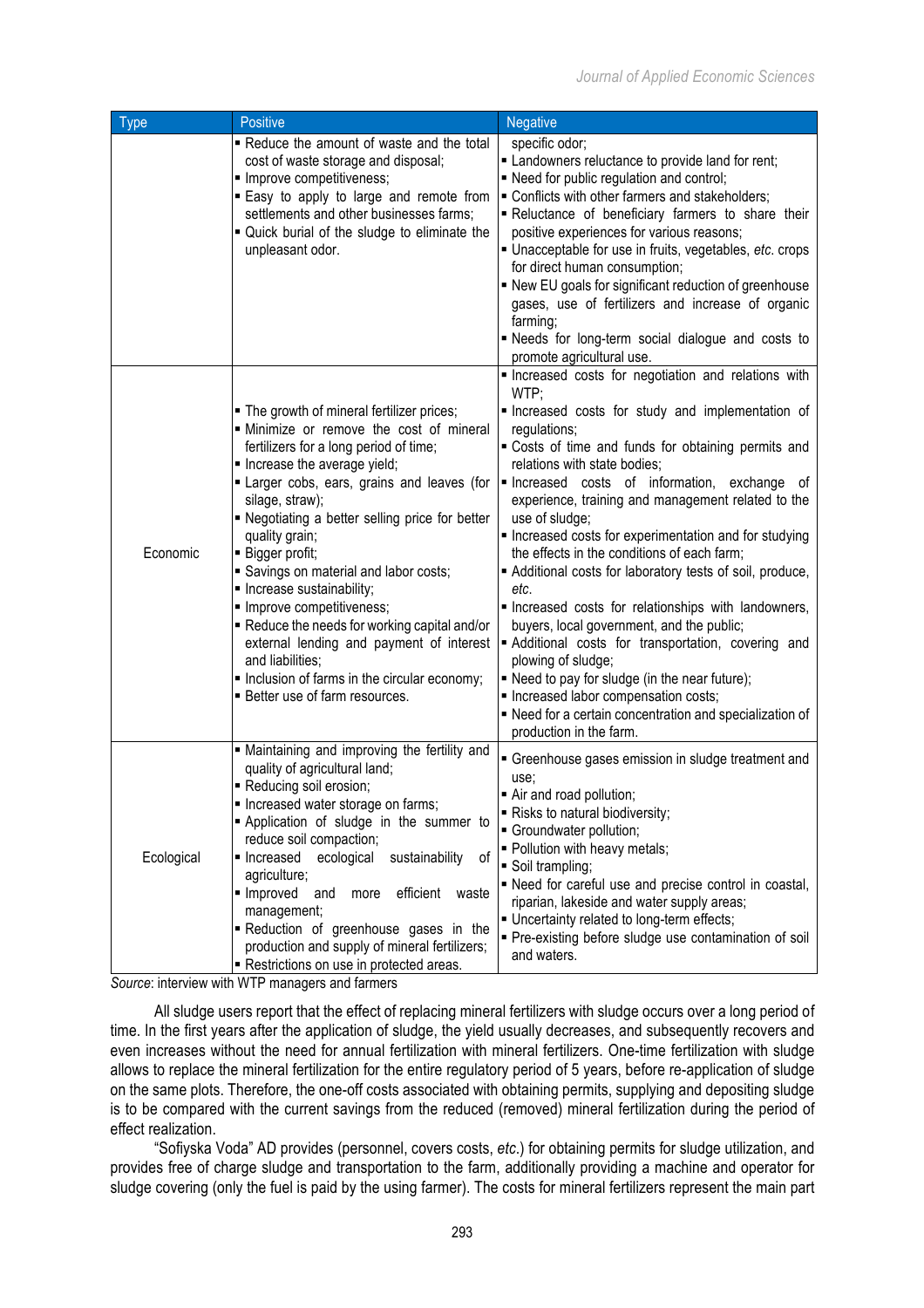of the production costs of the farms in the region - about 35-40%. Therefore, replacing mineral fertilizers with sludge fertilizer can lead to significant economies in large scale utilization.

It is reported that the effect is obtained in all types of soils, except sand, and the best results are obtained with corn in the same arrays – 6000-7000 kg/ha with irrigation. Without irrigation, there is no difference in yield, but only different costs of fertilization with mineral fertilizers and sludge, and yields strongly depend on an "external" factor - the amount of rain during the year. In cereals (wheat and barley) the effect is at the earliest in the third year, as the first- and second-year burn.

In the utilization of sludge, significant savings are additionally made to the need for deep plowing, for the application of fertilizers, for irrigation (for needy crops such as corn), for the payment of interest on loans for the purchase of mineral fertilizers, to save on and more productive use of own working capital, available equipment and manpower, *etc*. These supplementary effects are of great importance since the financial condition of most farms in the country is not good.

In addition to fertilizer savings, the application of sludge also leads to an increase in the total yield during the period, and depending on the crop and the amount of sludge, this increase can be 2 or more times. It should be borne in mind that in the first 1-2-3 years after the introduction of sludge there is a sharp decline in average yields, and loss of profitability of the affected plots of farms. Given the massive underuse of mineral fertilizers in the country, it can be assumed that the total effect of sludge imports is significant, as simultaneously with increasing yields it effectively recovers the N, P, and K uptakes and maintain (and improve) soil fertility. Besides, the use of sludge is associated with additional environmental benefits such as improving the structure and quality of soils, reducing soil erosion and more.

The study found that the effect of fertilization with sludge on yield depends on the crop and varieties used, crop rotation, type and stocking of soils with N, P, K and other elements, *etc*. Yield also depends on the varieties grown, with many farmers preferring foreign varieties because of significantly higher yields other things being equal. A critical factor is the amount of rain, on farms that do not use crop irrigation due to the needs of high investment, the high price of water for irrigation, lack of permits for groundwater extraction, *etc*. It should be borne in mind that there are cases in which the legally permitted norms of sludge per unit area are increased (up to 3 times) and/or sludge is imported on more than the designated areas in order to maximize the yield.

Farmers also report increasing cob size and grades, improving product quality, increasing green mass (for silage and/or hay), which increases sales prices, increases profits and/or facilitates product marketing. These effects are especially important, given the high costs and difficulties associated with the sale of products on many Bulgarian farms.

The utilization of sludge in farms is also associated with maintaining soil fertility, as due to high prices mineral fertilizers are not used sufficiently (optimally). This is also an important indicator of the good environmental sustainability of the farmer. At the same time, however, some farms emphasize that "if possible, they will only apply mineral fertilizers, as they are safer."

The study also found that the application of sludge helps to improve (even double) the retention of moisture in the soil, and can achieve significant additional savings from irrigation and increase yields, in conditions of constant decreases in rainfall in recent years and high costs or lack of technical possibility for irrigation. At the same time, during the delivery and spreading of the sludge, the soil is compacted, its structure is compacted, and the aeration is disturbed, hindering the development of the plants and reducing the yield in the first years. To reduce compaction, the sludge is applied in the summer, after harvest, when it is driest.

The import of sludge requires not only a change in agricultural technology, but also a new better organization and management of production. For example, there is a relatively short technological period after the harvest (July-August) for the delivery, spreading and plowing of the sludge. Upon delivery and especially with delayed plowing, an unpleasant odor spreads, which causes dissatisfaction from neighboring farms and businesses and even residents of nearby settlements. In case of strong odors, it is even necessary to interrupt the process in order to "calm the dissatisfaction of the population", which further shortens the practically possible period for the introduction of sludge.

Along with the economic benefits for the farms, the utilization of sludge is also associated with additional costs for relations with WTPs, controlling bodies, soil sampling, *etc*. For example, contracts between WWTPs and farmers are not complete, require additional costs to coordinate and resolve potential conflicts, and so on. Nonexhaustive contracts also allow for unilateral "breach" of the agreement by the WTP at the expense of farmers untimely delivery, delivery of sludge in various quantities and quality, temporary suspension of supplies to calm public discontent, *etc*. In addition, WTPs usually apply standard contracts that are not adapted to the specific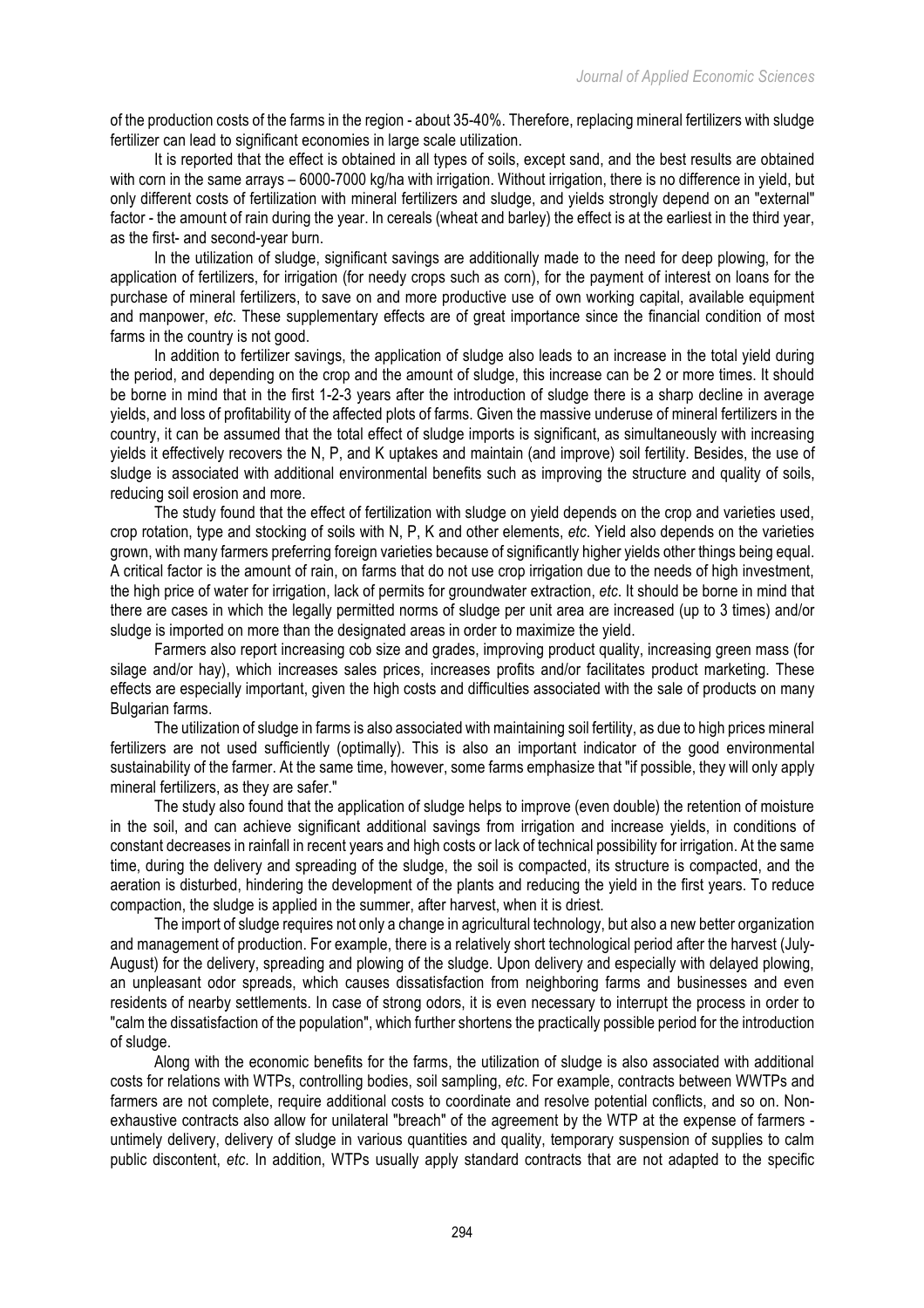conditions of a particular farm. This further increases the costs in the process of sludge utilization for adaptation, coordination between partners, contestation, *etc*.

On the other hand, (profit-oriented) WTPs also seek to minimize their costs for agricultural sludge utilization and prefer large farms near sludge landfills as contractors - cost savings for contracting and relationships, for obtaining permits (no fees are charged), on the paperwork and long procedures, soil samples, for transportation of sludge, *etc*. In all cases where the transaction costs for farmers and/or WTPs are very high, agricultural sludge utilization is reduced or completely blocked, regardless of the potential (production, economic, *etc*.) benefits for both parties.

The widely used practice of one-year land lease agreements of large farms with numerous landowners also creates an additional risk of damage (loss of one-time long-term investments related to the supply and use of sludge) in case of refusal of the landlords to renew the contract on land plots with sludge or permits, during the new business season (alternative use, sale, provision to another tenant, reluctance to deposit sludge, *etc*.).

Many of the above costs cannot be measured in monetary terms, but it is obvious that the one-off investment in the supply and import of sludge as fertilizers is recouped many times over from the additional profit received. Moreover, this type of investment has a much higher return (absolute and comparative efficiency) than other (traditional) capital investments in agriculture.

Most sludge using farms do this for a long period of time, in some cases up to two decades. This shows that good relations have been developed between farmers and WTPs, a good reputation and trust has been built between the partners, and mechanisms for coordination and conflict resolution, and for minimizing transaction costs. In addition, the long period of use of sludge from a holding is an important indicator of efficiency, as with insufficient additional benefits (effects) and high associated costs, farms quickly stop this practice ("low exit costs").

The study found that the revenues of sludge recovery farms are between BGN 350-500/ha after deducting rent, depreciation and wages. The investment is cost-effective, and if allowed, many farmers would fertilize all areas with sludge. The use of sludge increases income, financial opportunities, competitiveness and economic sustainability of the enterprises. This also leads to higher social sustainability, as it provides employment in the region, and increases the viability of agriculture.

The studies also identified the main factors that increase or decrease the interest in the utilization of sludge by farmers who do not currently use sludge (IAE 2021). Most of them are "generally" aware of the possibilities for using WTP sludge as fertilizer and its potential benefits. They receive this information informally either from the media, or from other producers, or from scientists, or from various publications in the press, or from direct monitoring of sludge farms. At the same time, however, very few non-using farmers have in-depth knowledge of the multifaceted socio-economic and environmental effects of agricultural sludge utilization.

A major factor restricting experimentation with or transition to sludge utilization is the release of the specific odor and negative public opinion. The study found that the main reason for this is that sludge is used only by large farms and for a short period of time large quantities are delivered and imputed in certain land plots or areas. In addition, the regulations for maximum permissible sludge moisture, maximum quantities per unit area, obligation to plow on the same day of delivery and laying, *etc*. are not always observed. To reduce these effects, in case of strong odors, many farmers stop introducing sludge for 1-2 days, and/or comply with the direction of the wind not to be towards the settlements. At the same time, if the sludge is provided to several smaller holdings and distributed to larger areas, and if the established doses and regulations are observed, the odor will not be a significant problem.

Concerns about the possible negative effects on soil quality, the health of workers, the population and animals, guests (tourists, *etc*.) in the area, *etc*. are also often mentioned. Many land-leasing holdings and cooperative farms worry that landowners and cooperative members will block such a decision by terminating leases or voting in the general meeting. At the same time, producers whose lands are in remote areas of the settlements point out that the smell is not a significant limiting factor. In addition, in order to reduce the unpleasant odor and dissatisfaction of the population, farmers practice rapid burial after the delivery and spreading of sludge in agricultural plots.

Many farmers also believe that if the sludge is not provided free of charge but sold as a fertilizer product, this would further limit its agricultural use. There is no market for such a product in the country, and the supply will be monopolized (a single supplier) in the respective WTPs regions. At the same time, this product is not very specific to the farm, as there are many alternatives among other (mineral, manure, *etc*.) fertilizers. Moreover, competition with and from companies supplying mineral fertilizers is high, with mineral fertilizers usually sold in a "package" with additional services (lending, delayed payment, consulting, seed provision, *etc*.). In addition, it is found that some non-sludge farmers in the area are convinced that farms that use sludge (defined as "waste") receive payment for it from the WTP. Therefore, a strong development of the "sludge market" and trade in sludge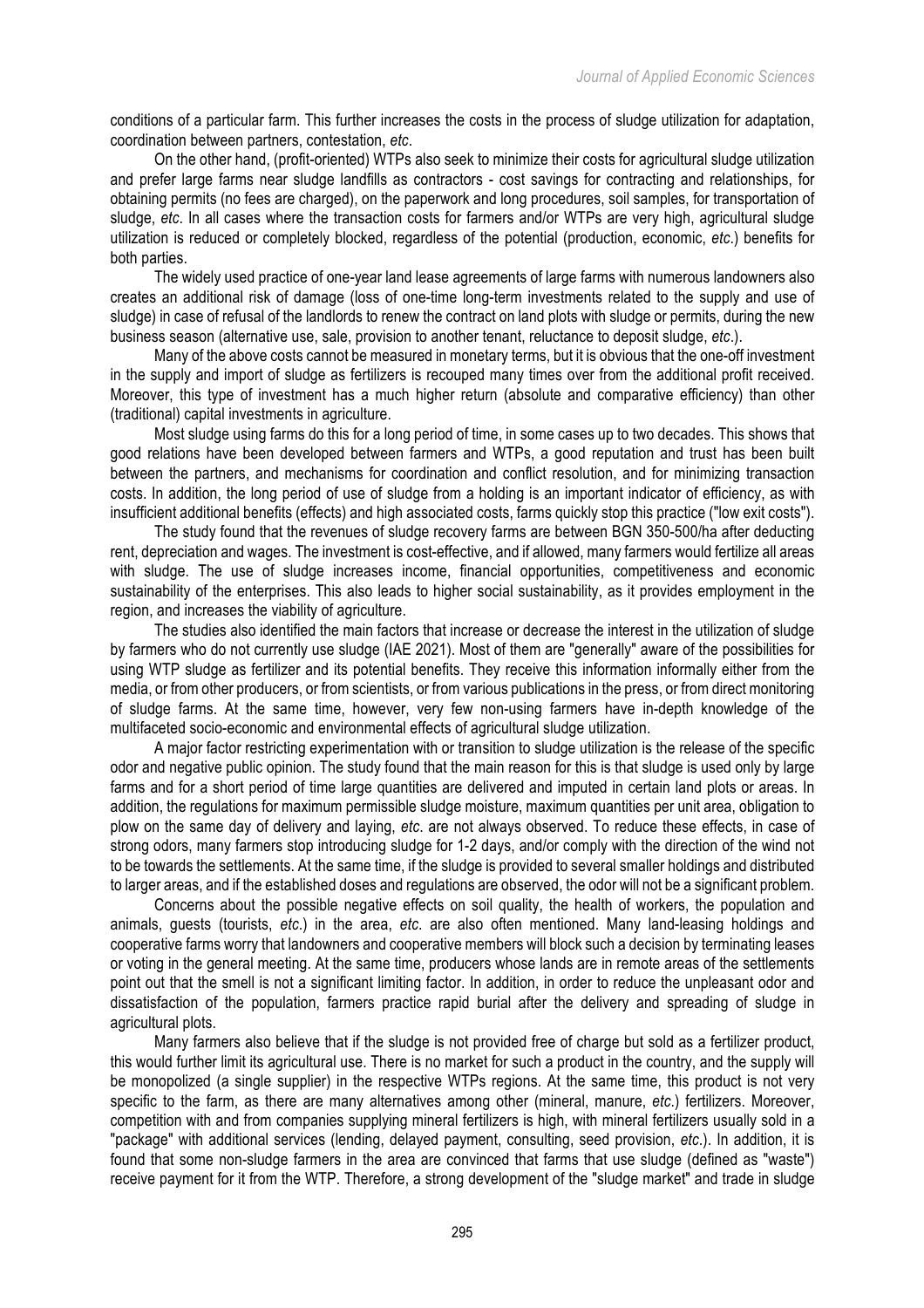at high prices cannot be expected in the coming years. Increased costs for efficient sludge utilization in general and in agriculture in particular will continue to be mainly covered by WTPs (and water users respectively) and/or public programs (respectively by European, national or local taxpayers).

## **6. Case Study of Good Experience for Utilization of Wastewater Treatment Plants (WTP) Sludge in Agriculture**

To analyze the various economic, technological, behavioral, *etc*. effects and factors a case study on "Experience or good practice for utilization of WTP sludge in agriculture" was conducted.

## 6.1. General Description of the Case (Model)

The surveyed farmer is a middle-aged man without special agricultural education. It is registered as a company (OD), located in the region of Sofia and has been engaged in farming since 1992. Initially, he grew vegetables and flowers on 2 ha, but gave up due to lack of labor, marketing problems and insufficient state support.

Currently, the farm specializes in the production of cereals and cultivates 1200 ha of land (45% corn, 40% wheat and barley, and 15% sunflower), located in many plots. Crop varieties are foreign due to higher yields other things being equal. He points out that watering is a problem due to high investment and high water prices. The production is sold to wholesalers and not a small part is exported abroad.

Most of the agricultural land is leased by numerous (over 1000) owners on the basis of annual agreements, as 99% of the owners refuse a lease agreement. The farm has modern equipment and is in good financial condition.

The farm has been applying sludge from WTP since 2002. The agricultural plots of the farm are located at a close distance from the landfills of WTP Sofiyska Voda AD, from where the sludge is delivered. The farm does not have a long-term contract with the company, but annual agreements for the supply of sludge are made. Sludge is utilized on 120 ha, on which corn, wheat and barley are grown in four soil types (chernozem-smolnitsa, alluvialmeadow, deluvial-meadow and brown forest). The cycle lasts 5 years while preserving the crop in the same plots.

The farm receives a permit from the Ministry of Environment and Water, according to the regulations it is "waste" and the agricultural area is "waste disposal site". A separate permit for the use of sludge has be obtained annually for each plot of arable land. Experts of Sofiyska Voda AD deal with the procedures for obtaining the necessary permits.

The sludge is provided and transported free of charge by Sofiyska Voda AD. After delivery to the farm, the sludge is spread and plowed with equipment and personnel from Sofiyska Voda AD, as the farmer pays only for the fuel. The process takes place in the summer after the harvest month (July-August). Annually, during the two possible months, 50 ha are fertilized with sludge. The delivered sludge usually has 65-85% water content. The farm uses 30 tons of sludge per year, which is a good part of the total sludge used in agriculture of Sofiyska Voda AD.

The farmer is well informed on issues related to sludge utilization in agriculture, including by visiting and studying the experience in other countries (USA, Austria, Germany, *etc*.). On his initiative for many years numerous soil samples are made for content of N, P and K, heavy metals, *etc*., as the costs of 0.16 BGN/ha are at the expense of the farm. In the past, samples were sent even abroad (England, Germany) to determine the accuracy of Bulgarian laboratories.

# 6.2. Evolution and Driving Factors

The change of the initial specialization of the farm (from vegetables and flowers to cereals) is an important factor allowing the use of sludge, as the regulations do not allow this to happen in crops for direct human consumption. The farm started using sludge in 2002 only one year from the first farmers in the area from the village of Chelopechene. At the beginning, 6-7 ha of sludge from Kremikovtzi were experimented for 1 year.

The success of this innovation is facilitated by the entrepreneurship, innovation and awareness of the farmer, as well as the large size and financial capabilities of the farm. All of them allow to search, find and adapt innovations to increase the efficiency of the farm, and to "take" the associated risk, additional costs and damages, and wait for the necessary period to realize the benefits.

In the first years, the farmer experiments with different doses, crops and soil types. He has tried with 2, 3 and 4 times the doses that are allowed according to the regulations. It also closely monitors the effect of varieties, the impact on soil compaction, the development of yields and costs over time, the dependence on the amount of rainfall during the year, *etc.* Since 2008, detailed statistics have been kept on fertilization, yields, N, P, and K reserves, and the amount of heavy metals and trace elements on the farm. The farmer knows very well how much N he puts into the soil and how much he harvests with the harvest.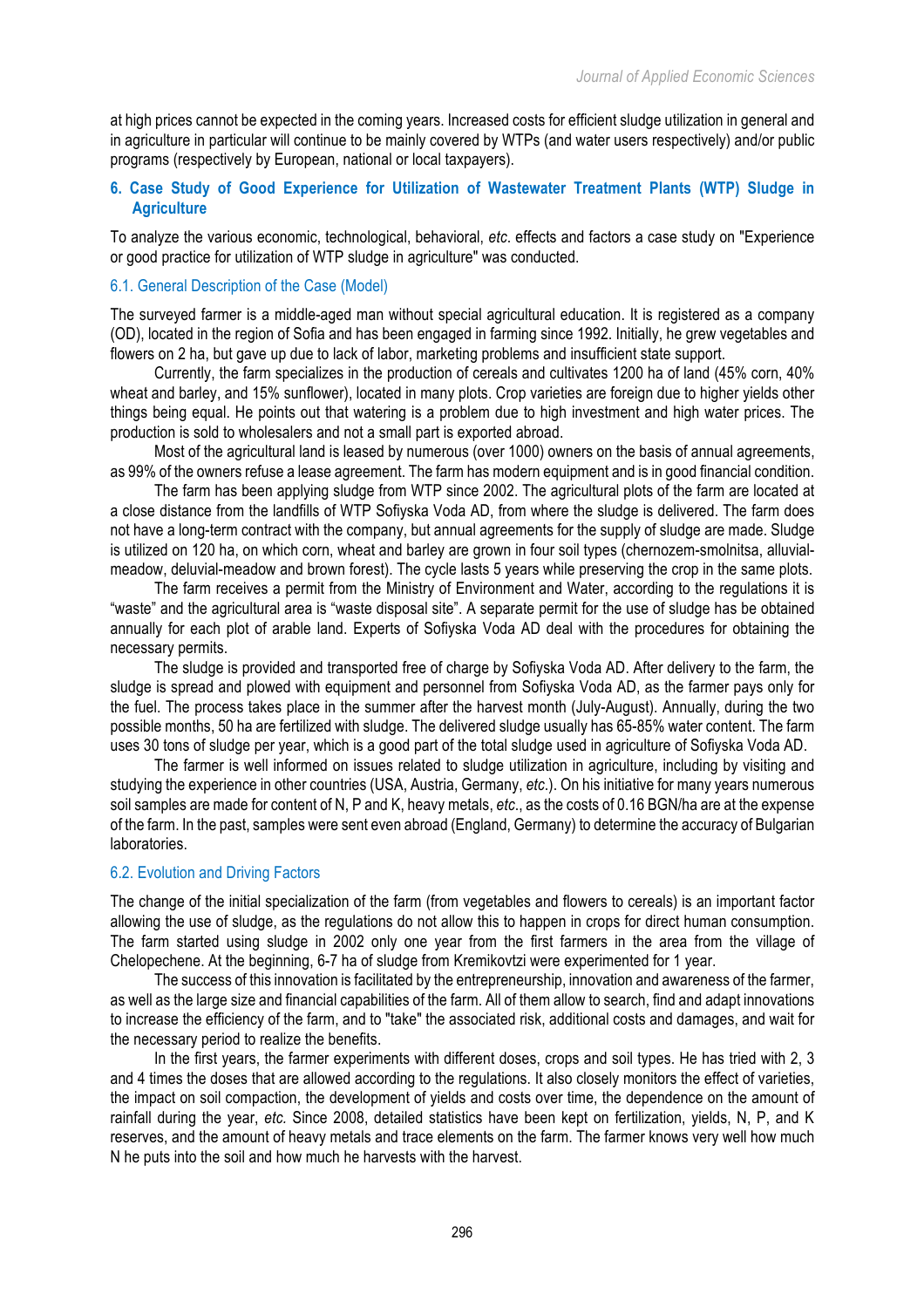The farmer studies (steals) the experience in other countries such as the USA, Germany and Austria. At the same time, he does not use the experience of other farms in the region or the country. He also sent samples abroad to make sure that Bulgarian laboratories were not lying. The results of the samples from Bulgarian laboratories and those in England and Germany (2014) show only a deviation in zinc (5-6 times more). The farmer has little confidence in scientific institutes such as Pushkarov, as the results he receives differ significantly, and due to their strict compliance with regulations. It closely monitors publications related to the utilization of sludge in agriculture, as well as trends in market developments, traders' preferences, innovation, *etc*.

As a result of all this, the farmer has established that higher than the allowed 2-3 tons of dry matter per declare doses of the sludge should be applied in order to have an effect on the yield. With 0.6 t/ha of dry matter sludge, the effect is obtained every 2 years and the need to apply mineral fertilizers for 5 years is eliminated, and the investment is returned. Due to trampling of the soil in the process of delivery, spreading and plowing of the sludge, in the first year the yield decreases, as the structure of the soil, bacteria, *etc*. are restored. In the 5th year the application of mineral fertilizers begins. If the official norms are applied, sludge is insufficiently stored in only 2 mm of the area and in the fourth year N is extracted and the yields fall ("N cannot make the circle").

An important factor for the efficient utilization of sludge are the good relations with the experts of Sofiyska Voda AD, the constant logistical support by the company, the free provision and transportation of sludge, and the provision of equipment and personnel for spreading and plowing the sludge in the farm.

The main problem is the permits for the utilization of sludge in agriculture, which must be obtained annually. The "paperwork" is large, but this is not a problem, as the permits are obtained by employees of Sofiyska Voda AD and there are no fees. However, the permitting process is slow, and no permits are issued for new areas, which prevents all areas on the farm from being "rotated". Farmers and Sofiyska Voda AD are trying to change the situation, but so far without success. Under these restrictions, it takes 10 years to rotate all areas of the farm.

EU policies, which oblige the sowing of crops for soil enrichment, set-aside, compliance with eco and other standards, *etc*., as a condition for receiving public subsidies, also contribute to this process.

Years ago, yields on the farm were low, but now only foreign varieties are used, which have significantly higher yields, other things being equal. For example, the yield increases from 5000 to 7000 kg/ha when using Austrian varieties. Yield also strongly depends on the amount of rain during the year, as watering is a "problem" due to the need for large investments, high water prices, difficulties and costs for permits, *etc*.

The main problem when using sludge is the unpleasant odor during delivery and introduction of sludge. According to the regulations, in the same day of delivery of the sludge is has to be plowed, but in practice this happens after 3 days, which causes a strong odor. For this reason, many complaints are made annually by the population in the town hall. Under these conditions, the process of delivery and introduction of sludge is stopped for 1-2 days in order to calm the dissatisfaction of the population. According to the farmer, this is not due to coercion, but for "moral" reasons. Also, he makes sure that the wind direction is not towards the village when the sludge is spread and plowed.

The sludge is delivered and imputed in the summer when it is driest, so that the soil is less compacted. Usually in dry weather the sludge is delivered to the poorest soils or to the road, while in rain it is delivered inwards so as not to remove the mud.

The farmer keeps a company secret about his experience and the utilization of sludge, although he knows that many producers in the area are aware of the economic benefits. He avoids sharing experience and publicity, fearing that the sludge is insufficient and, if widely used, "it will not be possible to classify it as sludge in the WTP".

The utilization of sludge on the farm allows the replacement of expensive mineral fertilizers and the realization of significant profits. It is highly efficient for the farm and the farmer plans to continue this practice in the future. The farmer signs a declaration that he does not use GMOs, but believes that the use of GMOs should be allowed in the country. Current varieties can not be used for more than 10 years, while foreign ones are resistant to diseases and pests.

## 6.3. Effects, Efficiency and Sustainability

At the increased doses of sludge application (6 t/dca dry matter) the mineral fertilization is replaced for 5 years. The cost of mineral N, P, and K fertilizers is 40% of the cost per unit area. For 5 years 30% of the costs of the farm are saved at least 2 times and up to 3 times above the allowed doses of sludge. The effect is obtained on all types of soils, except sand.

The best results are obtained with corn in the same arrays 6000-7000 kg/ha with watering. There is also a rapid development of plants, more green mass, increasing the size of the cob and improving the quality of production. There are problems with watering due to the size of investments and the high price of water (BGN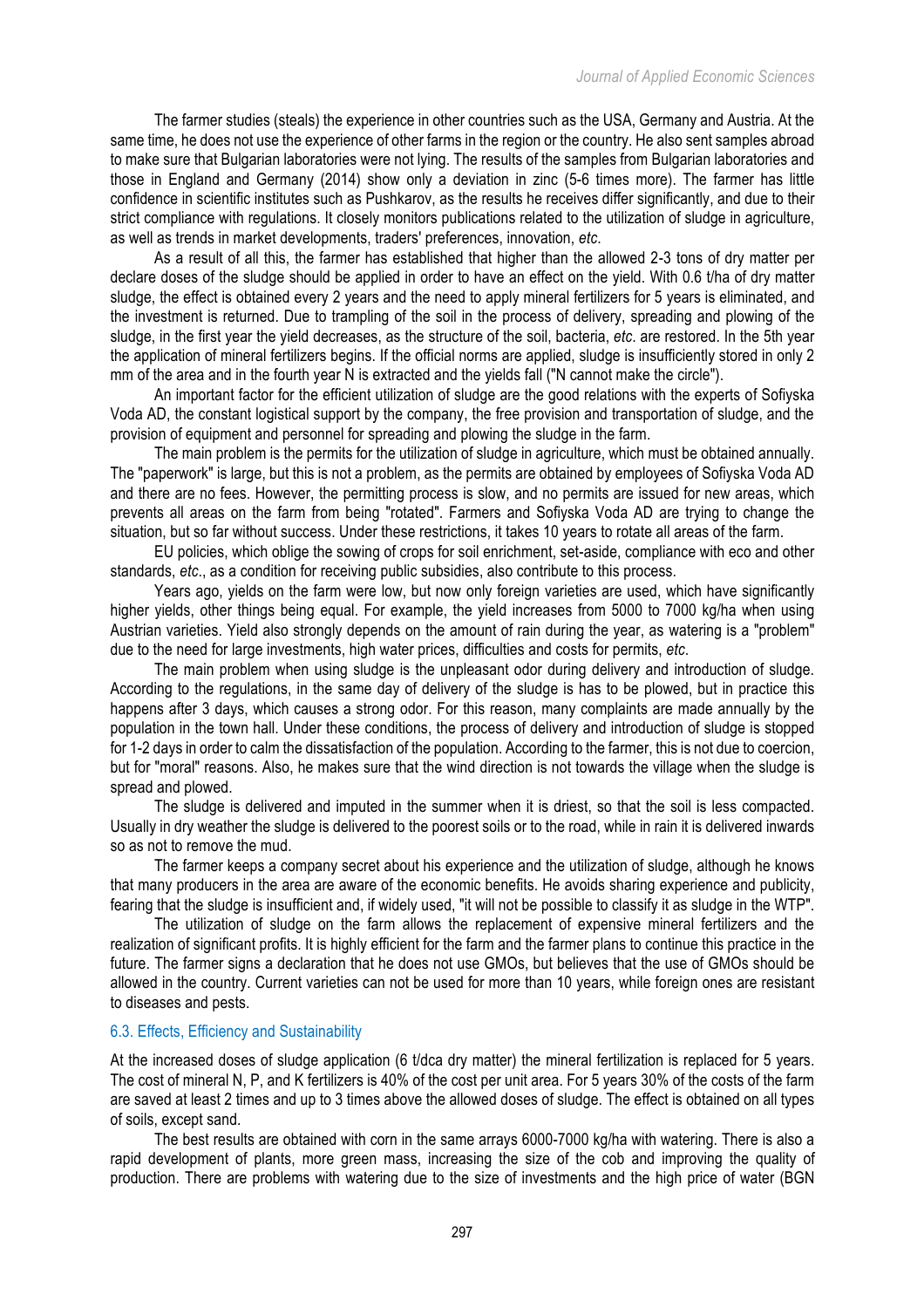150/t). Without watering there is no difference in yield, only different costs of fertilizing with mineral fertilizers and sludge. Yields strongly depend on an "external" factor - the amount of rain during the year.

There are additional benefits from using sludge - when plowing the sludge goes deep, and retains moisture 2 times better soil ("like a sponge for washing dishes"), and the water is sufficient for plants. In this way, a yield increase of up to 3 times is achieved. The use of sludge produces more green mass for silage and hay, larger cobs and ears, and improves the quality of the harvest. All this leads to more effective marketing of the products - easy sales, additional revenue, *etc*.

The sludge is brought in by heavy trucks, and heavy spreading and plowing techniques are used, which degrades the soil. As a result of compaction in the first year there is no yield effect. In cereals (wheat and barley) the effect is at the earliest in the third year, as the first- and second-year burn. In the fourth year there is no problem.

The additional investments of the farm are BGN 60 for labor and BGN 15 for sludge - for standard plowing the fuel consumption is 2.5 l/dca, and for plowing sludge more 4-5 l/dca. The additional cost of seeds for highyielding foreign varieties is the "smallest problem". Foreign varieties under the same other conditions increase the yield by 2000 kg to 7000 kg/ha. In order to reach this yield, more than BGN 1200 are needed for mineral fertilizers. In addition, mineral fertilization requires a minimum of 60 days to transform substances from one form to another.

The income of the farm is 350-500 BGN/ha after deducting rent, depreciation and salaries. The investment is cost-effective, and if possible, the farmer would fertilize all areas with sludge. It takes 10 years to rotate all areas of the farm. The use of sludge increased income, financial opportunities, competitiveness and economic sustainability of the holding. This also leads to higher social sustainability, as employment is provided in the region.

The utilization of sludge in the farm is also related to the maintenance of soil fertility, as due to the high prices the mineral fertilizers are not applied to a sufficient degree. This is also an indicator of the good environmental sustainability of the farmer. At the same time, however, the farmer states, "that, if possible, he will apply only with mineral fertilizers, as they are more harmless."

| Type of the effects                         | Size of the effects |
|---------------------------------------------|---------------------|
| Yield change (grain and green mass)         | $++$                |
| Fertilization cost savings                  | $^{+++}$            |
| Product quality                             | $++$                |
| Additional plowing costs                    | ÷                   |
| Effective product marketing                 | $++$                |
| Profit                                      | $++$                |
| Economic sustainability and competitiveness | $^{++}$             |
| Soil compaction                             | $++$                |
| Moisture retention in the soil              | $^{+++}$            |
| Plant development                           | $++$                |
| Soil pollution                              | ÷                   |
| Air Pollution                               | $++$                |
| Environmental sustainability                | +                   |
| Dissatisfaction of the population           | $++$                |
| Employment of workforce                     | +                   |

Table 5. Type and magnitude of the effects of sludge utilization on the case-study farm

*Source*: interview with the farm manager

Long-term tests on the farm show that for heavy metals only zinc has an increase in quantities. According to the farmer, plants (corn, sunflower) absorb all trace elements.

Soil compaction is a problem after the application of sludge is overcome and the quality of the soil and the normal development of plants are restored after the first year. The only problem with the use of sludge is the smell, which, however, "does not mean pollution." According to the farmer, it is said that "sludge will poison the land", and at the same time farmers "cannot be classified as sludge due to a big demand".

The farmer considers the continued use of sludge for economic gain. However, he does not think that the use of sludge can be expanded in the future due to the "small potential of the water treatment plant". Only he currently uses 30 tons per 100 ha and is one of only 7 agricultural producers using sludge in the region of Sofia. He believes that if the sludge becomes a "commodity", it will not be able to settle due to competition with other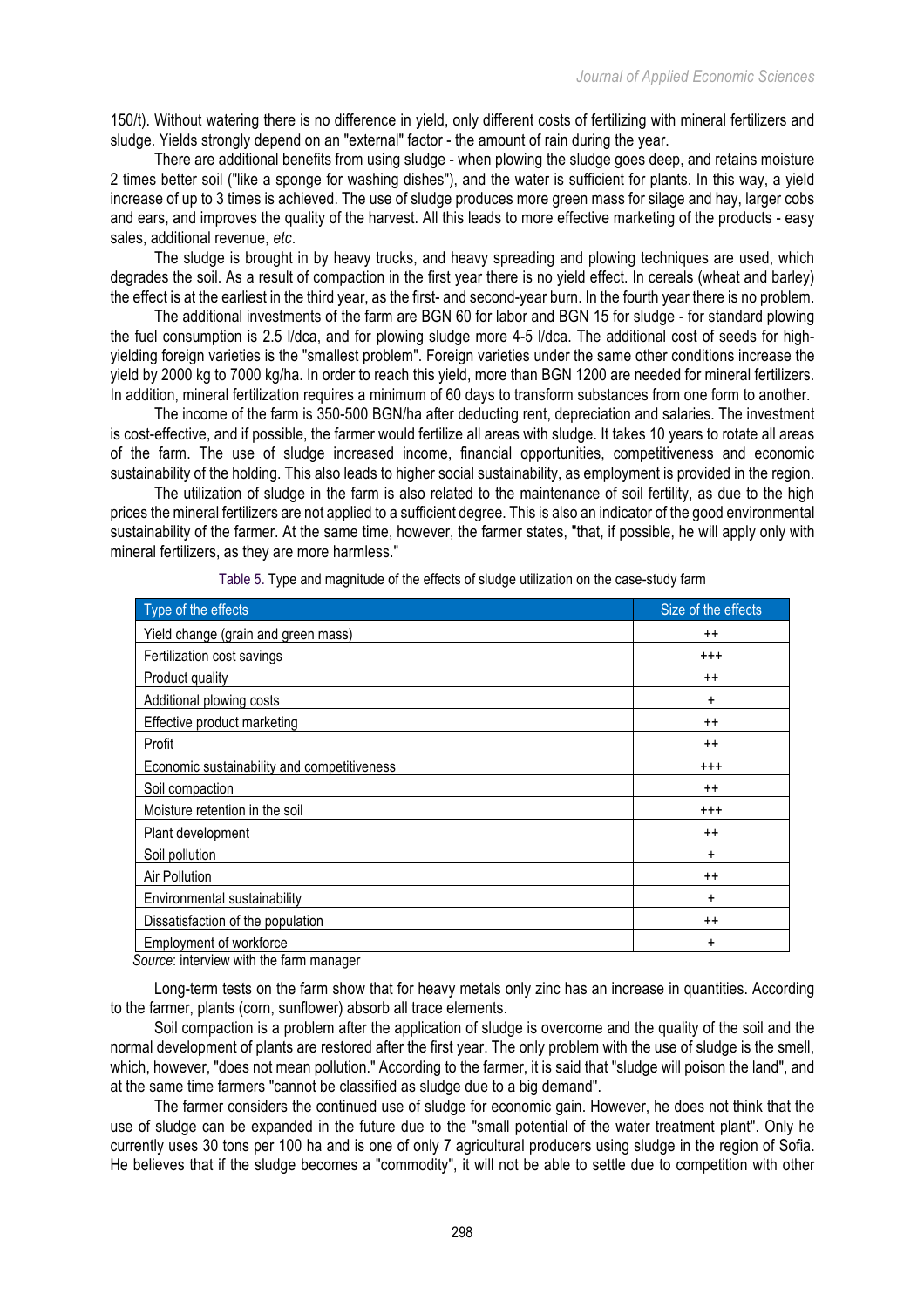farms. Another problem is that no permits for new areas are issued by the competent authorities. If he could, the farmer would fertilize constantly with mineral fertilizers, as he considers this to be "safer".

Another uncertainty in the medium term is associated with the modernization of the EU CAP related to the ambitious goals of the Green Deal, and the resulting "new" rights and restrictions for farmers.

## **Conclusion**

This study is only the first stage of a larger study to establish the diverse effects and factors of sludge utilization in Bulgarian agriculture. The factors and effects of the circular economy are strictly specific to the conditions of each economic organization, the individual sub-sectors of agriculture, the different ecosystems and regions in which the usage takes place. Therefore, efforts will be focused on the next stage of development to clarify the farm, sectoral and regional specificities.

Given their relevance, research of this kind should be continued and deepened and should be based on more representative information from all participating agents and stakeholders. In addition to identifying the factors and their direction (positive, negative), the degree of their significance should be assessed by an interdisciplinary panel of experts in the field. On this basis, specific recommendations can be prepared to improve the utilization of sludge in agriculture to improve the policies, public support and institutional arrangements, and management strategies of WTPs and potential and sludge-using farmers.

## **Acknowledgments:**

This study has been financially supported by the National Science Fund of Bulgaria.

#### **References**

- [1] Bachev, H., B. Ivanov, D. Mitova, I. Boevski, P. Marinov, A. Sarov, D. Tsvyatkova, K. Kostenarov, D. Vanev. 2021. Mechanisms and forms of management of agro-ecosystem services in Bulgaria, IAE, Sofia. Башев, Х., Б. Иванов, Д. Митова, И. Боевски, П. Маринов, А. Саров, Д. Цвяткова, К. Костенаров, Д. Ванев. 2021. *Механизми и форми на управление на агроекосистемните услуги в България*, ИАИ, София.
- [2] Bachev H. 2021. Governing of agro-ecosystem services in Bulgaria, *Research Topics in Agricultural and Applied Economics,* 3: 94-129.
- [3] Bachev, H. 2009. Mechanisms of governance of sustainable development, *Journal of Applied Economic Sciences, Volume IV,* Summer, Issue*,* 2(8): 169-184.
- [4] Bachev, H. 2011. Water governance in Bulgarian agriculture, *Climate Change and its Effects on Water Resources,* Springer, 215-224.
- [5] Bachev, H. 2013. Risk management in the agri-food sector, *Contemporary Economics*, 7(1): 45-62.
- [6] Bachev, H. 2014. *Environmental Management in Agriculture - Mechanisms, Forms and Efficiency*, LAP LAMBERT Academic Publishing.
- [7] Bachev, H. 2017. Socio-economic and environmental sustainability of Bulgarian farms, *Agricultural and Resource Economics: International Scientific E-Journal,* 29: 5-21.
- [8] Bachev, H. 2018. Institutional environment and climate change impacts on sustainability of Bulgarian agriculture, *Bulgarian Journal of Agricultural Science,* 24(4): 523-533.
- [9] Bachev, H., D. Terziev. 2018. A study on agrarian sustainability impact of governance modes in Bulgaria, *Journal of Applied Economic Sciences,* Volume XII, Spring, 1(55): 227-257.
- [10] Bachev, H. 2021. Modes of governance for ecosystem services in Bulgarian farms, *Economic Studies,* 30(8): 145-174.
- [11] Sarov, A. 2020. Socio-economic, environmental and managerial aspects in the utilization of sludge in agriculture, obtained from wastewater treatment, *Economics and Management of Agriculture*, 1: 58-69. Сяров, А. 2020.Социално-икономически, екологични и управленчески аспекти при оползотворяването на утайки в земеделието, получени при пречистване на отпадъчни води, Икономика и управление на селското стопанство, 1: 58-69.
- [12] Ekane, N., Barquet, K., and Rosemarin, A. 2021. Resources and risks: Perceptions on the application of sewage sludge on agricultural land in Sweden, a case study, *Front. Sustain. Food Syst*., 19 April.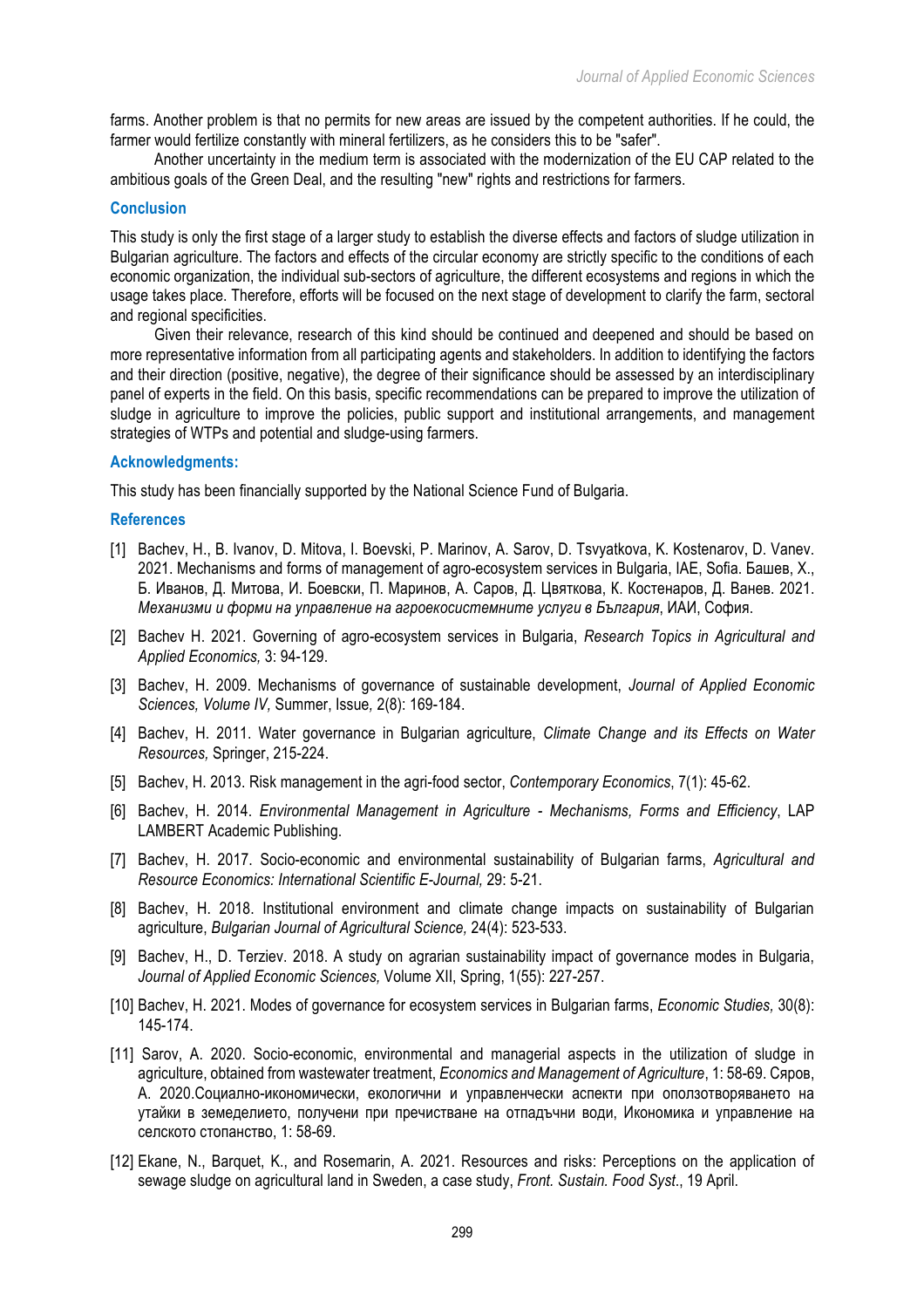- [13] Hudcová, H., Vymazal, J., Miloš Rozkošný. 2019. Present restrictions of sewage sludge application in agriculture within the European Union, *Soil and Water Research*, 14(2): 104–120.
- [14] Iticescu C., Georgescu, P., Arseni, M., Rosu, A., Timofti, M., Carp, G., Cioca, L. 2021. Optimal solutions for the use of sewage sludge on agricultural lands. *Water,* 13: 585. DOI: https://doi.org/ 10.3390/w13050585. Available at: file:///C:/Users/ASERS1/Downloads/water-13-00585-v2.pdf
- [15] Ivanov, B., and Bachev, H. 2021. Convergent analysis of waste water practices among EU countries, *Bulgarian Journal of Agricultural Science*, 27(2): 289–296.
- [16] Marinova, S. 2008. *Sludges from wastewater treatment plants and rules for their utilization*, Sofia. Маринова, С. 2008. *Утайки от пречиствателни станции за отпадъчни води и правила за тяхното оползотворяване,* София.
- [17] Ivanov, B., Marinova, C., Bachev, X., Georgieva B. 2020. Economic and ecological effects of sludge use in agriculture, *Ecological Engineering and Environmental Protection*, 3: 44-53. Иванов, Б., Маринова, C., Башев, X., Георгиева B. 2020. Икономически и екологични ефекти от използване на утайките в земеделието, *Екологично инженерство и опазване на околната среда*, 3: 44-53.
- [18] Rosiek, K. 2020. Directions and challenges in the management of municipal sewage sludge in Poland in the context of the circular economy*, Sustainability*, 12: 3686.
- [19] Rosemarin, A., Macura, B., Carolus, J., Barquet, K., *et al*. 2020. Circular nutrient solutions for agriculture and wastewater – A review of technologies and practices, *Current Opinion in Environmental Sustainability*, 45: 78- 91.
- [20] Taşeli, B. 2020. *Comparative life cycle assessment of sewage sludge (Biosolid) management options*, Intech, Available at: https://www.intechopen.com/chapters/71033.
- [21] Tesfamariam, E., Ogbazghi, Z., Annandale, J., Gebrehiwot, Y. 2020. Cost–benefit analysis of municipal sludge as a low-grade nutrient source: A Case Study from South Africa, *Sustainability*, 12: 9950.
- [22] Usman, K., Khan, S., Ghulam, S., Umar, M., Khan, N., Khalil, S. 2012. Sewage sludge: An Important biological resource for sustainable agriculture and its environmental implications, *American Journal of Plant Sciences,* 3: 1708-1721.
- \*\*\* ANSES, *Sewage sludge produced during the COVID-19 epidemic can only be applied to fields after disinfection,* The French Agency for Food, Environmental and Occupational Health & Safety, 02/04/2020.
- \*\*\* Directive 86/278 / EEC, *Directive 86/278/EEC on the protection of the environment and of the soil in particular, in the case of the use of sewage sludge in agriculture.* Директива 86/278/ЕИО, *Директива 86/278/ ЕИО за опазване на околната среда и в частност на почвите, в случаите на употреба на утайки от отпадъчни води в земеделието*.
- \*\*\* EU Roundtable discussion on sludge use. Available at: https://ec.europa.eu/environment/archives/waste/ sludge/pdf/workshoppart5.pdf
- \*\*\* Eur Eau. 2021. Water treatment sludge management. Eur Eau.
- \*\*\* EС, Environmental, economic and social impacts of the use of sewage sludge on land. Available at: https://ec.europa.eu/environment/archives/waste/sludge/pdf/part\_i\_report.pdf
- \*\*\* NSPSMWTP, National Strategic Plan for Sludge Management from Wastewater Treatment Plants in Bulgaria for the period 2014-2020. НСПУУ, Национален стратегически план за управление на утайки от пречиствателните станции за отпадъчни води в България за периода 2014- 2020г.
- \*\*\* *Ordinance on the procedure and manner of utilization of sludge from wastewater treatment through their use in agriculture, adopted by Council of Ministers № 201 of 04.08.2016. Наредба за реда и начина за оползотворяване на утайки от пречистването на отпадъчни води чрез употребата им в земеделието*, приета с ПМС № 201 от 04.08.2016г.
- \*\*\* IAE, Opportunities for the utilization of sludge obtained from wastewater treatment and the effect on sustainable agriculture, report of a scientific-applied project, IAI, 2021. ИАИ, *Възможности от оползотворяването на*